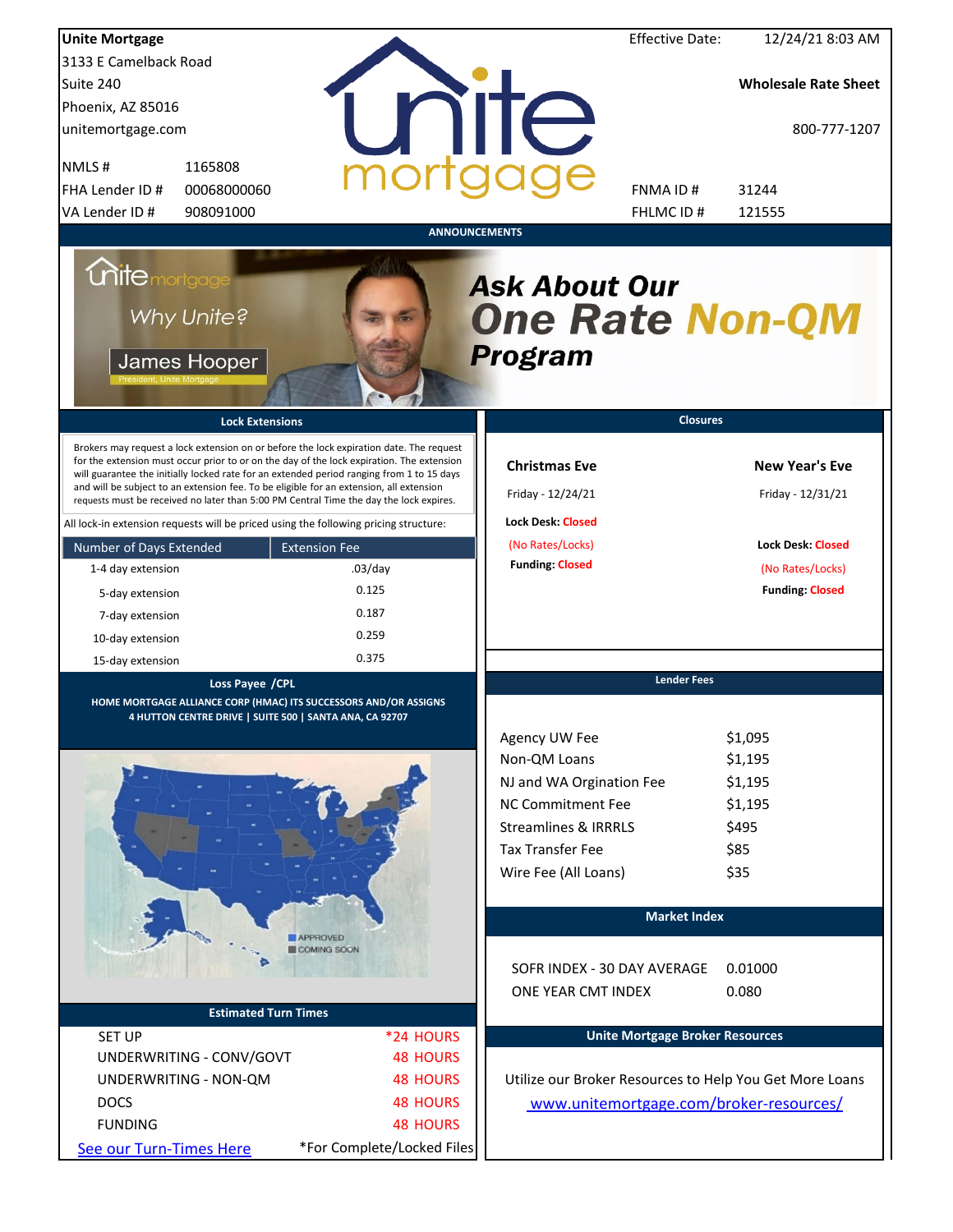

Rates are subject to change without prior notice Not for Public View • For Professional Use Only **Lock Desk**

[locks@unitemtg.com](mailto:locks@unitemtg.com)

File Update: 24-Dec-2021

Effective Date: 24-Dec-2021 Price Change Effective: 9:00 AM PST Lock Hours: 9:00 A.M. - 3:00 P.M. PST

## **ONE RATE - DSCR/ Bank Statements**

Price Change Effective: 9:00 AM PST

| <b>DSCR</b>                 |                              |                    |                               |                               |         |      |  |  |  |  |  |
|-----------------------------|------------------------------|--------------------|-------------------------------|-------------------------------|---------|------|--|--|--|--|--|
| <b>25 DAY PRICING</b>       |                              | <b>HIGHLIGHTS</b>  |                               |                               |         |      |  |  |  |  |  |
| <b>RATE</b>                 | <b>30YR FIX</b>              |                    |                               |                               |         |      |  |  |  |  |  |
|                             |                              | <b>Credit</b>      | $700+$                        | $720+$                        |         |      |  |  |  |  |  |
| 4.375                       | 100.0000                     | <b>Product</b>     | 30 yr fixed Full Amortization | 30 yr fixed Full Amortization |         |      |  |  |  |  |  |
|                             |                              | <b>Loan Amount</b> | 300,001-1.0MM                 | 300,001-1.0MM                 |         |      |  |  |  |  |  |
|                             |                              | <b>DSCR</b>        | $+1.100$                      | Not Applicable                |         |      |  |  |  |  |  |
|                             |                              |                    | Purchase 70%                  | Purchase 80%                  |         |      |  |  |  |  |  |
| <b>24 MO BANK STATEMENT</b> |                              | <b>Purpose</b>     | Rate-Term 70%                 | Rate-Term 80%                 |         |      |  |  |  |  |  |
| <b>25 DAY PRICING</b>       |                              |                    | Cash-Out 65%                  | Cash-Out 75%                  |         |      |  |  |  |  |  |
| <b>RATE</b>                 | <b>30YR FIX</b>              | <b>Occupancy</b>   | Non Owner Occupied            | Owner Occupied                |         |      |  |  |  |  |  |
|                             |                              | <b>ACH</b>         | Required                      | Required                      |         |      |  |  |  |  |  |
| 4.125                       | 100.0000                     |                    |                               | <b>PPP</b>                    | 5 Years | None |  |  |  |  |  |
|                             |                              | <b>Reserves</b>    | 12 Month PITIA                | 12 Month PITIA                |         |      |  |  |  |  |  |
|                             |                              | <b>Escrows</b>     | Required                      | Required                      |         |      |  |  |  |  |  |
|                             |                              | <b>Property</b>    | Single Unit only              | Single Unit Only              |         |      |  |  |  |  |  |
|                             | <b>No Hits for LLPAs !!!</b> |                    |                               |                               |         |      |  |  |  |  |  |

## **DSCR PRIME PLUS**

| <b>30 DAY PRICING</b> |                |                 |  |  |  |  |  |
|-----------------------|----------------|-----------------|--|--|--|--|--|
| <b>RATE</b>           | <b>5/6 ARM</b> | <b>30YR FIX</b> |  |  |  |  |  |
| 6.500                 | 106.2500       | 106.0000        |  |  |  |  |  |
| 6.375                 | 106.0000       | 105.7500        |  |  |  |  |  |
| 6.250                 | 105.7500       | 105.5000        |  |  |  |  |  |
| 6.125                 | 105.5000       | 105.2500        |  |  |  |  |  |
| 6.000                 | 105.2500       | 105.0000        |  |  |  |  |  |
| 5.875                 | 105.0000       | 104.7500        |  |  |  |  |  |
| 5.750                 | 104.7500       | 104.5000        |  |  |  |  |  |
| 5.625                 | 104.5000       | 104.2500        |  |  |  |  |  |
| 5.500                 | 104.2500       | 104.0000        |  |  |  |  |  |
| 5.375                 | 104.0000       | 103.7500        |  |  |  |  |  |
| 5.250                 | 103.7500       | 103.5000        |  |  |  |  |  |
| 5.125                 | 103.5000       | 103.2500        |  |  |  |  |  |
| 5.000                 | 103.2500       | 103.0000        |  |  |  |  |  |
| 4.875                 | 103.0000       | 102.7500        |  |  |  |  |  |
| 4.750                 | 102.6250       | 102.3750        |  |  |  |  |  |
| 4.625                 | 102.2500       | 102.0000        |  |  |  |  |  |
| 4.500                 | 101.8750       | 101.6250        |  |  |  |  |  |
| 4.375                 | 101.5000       | 101.2500        |  |  |  |  |  |

| <b>MAX PRICING</b> (Lower of Price or Premium) |          |  |  |  |  |
|------------------------------------------------|----------|--|--|--|--|
| No Prepay - Hard                               | 100.5000 |  |  |  |  |
| 1yr Prepay - Hard                              | 100.7500 |  |  |  |  |
| 2yr Prepay - Hard                              | 101.0000 |  |  |  |  |
| 3yr Prepay - Hard                              | 101.2500 |  |  |  |  |
| 4yr Prepay - Hard                              | 101.5000 |  |  |  |  |
| 5yr Prepay - Hard                              | 101.7500 |  |  |  |  |

| <b>ARM MARGIN</b> |             |
|-------------------|-------------|
| 5.000             | <b>SOFR</b> |
|                   |             |

| <b>LOCK FEES</b>        |         |  |  |  |  |  |  |
|-------------------------|---------|--|--|--|--|--|--|
| Relock Fee:             | .250    |  |  |  |  |  |  |
| Extension Fee Per Diem: | .030    |  |  |  |  |  |  |
| <b>Extension Max:</b>   | 15 Days |  |  |  |  |  |  |
|                         |         |  |  |  |  |  |  |

|                   | <b>PRICING ADJUSTMENTS</b><br><b>30 DAY PRICING</b> |                                                |  |                                 |                      |          |          |          |          |          |          |
|-------------------|-----------------------------------------------------|------------------------------------------------|--|---------------------------------|----------------------|----------|----------|----------|----------|----------|----------|
| <b>RATE</b>       | <b>5/6 ARM</b>                                      | 30YR FIX                                       |  | LTV                             |                      |          |          |          |          |          |          |
| 6.500             | 106.2500                                            | 106.0000                                       |  | <b>Documentation</b>            | <b>Credit Score</b>  | 00.01-50 | 50.01-55 | 55.01-60 | 60.01-65 | 65.01-70 | 70.01-75 |
| 6.375             | 106.0000                                            | 105.7500                                       |  |                                 | $\geq 780$           | (0.250)  | (0.375)  | (0.500)  | (0.625)  | (0.875)  | (1.125)  |
| 6.250             | 105.7500                                            | 105.5000                                       |  |                                 | 760 - 779            | (0.375)  | (0.375)  | (0.625)  | (0.875)  | (1.000)  | (1.375)  |
| 6.125             | 105.5000                                            | 105.2500                                       |  |                                 | 740 - 759            | (0.375)  | (0.500)  | (0.750)  | (1.000)  | (1.250)  | (1.625)  |
| 6.000             | 105.2500                                            | 105.0000                                       |  | <b>DSCR</b>                     | 720 - 739            | (0.500)  | (0.625)  | (0.875)  | (1.125)  | (1.500)  | (2.000)  |
| 5.875             | 105.0000                                            | 104.7500                                       |  |                                 | $700 - 719$          | (0.625)  | (0.750)  | (1.000)  | (1.375)  | (1.875)  | #N/A     |
| 5.750             | 104.7500                                            | 104.5000                                       |  |                                 | 680 - 699            | (0.875)  | (1.000)  | (1.250)  | (1.750)  | $\#N/A$  | $\#N/A$  |
| 5.625             | 104.5000                                            | 104.2500                                       |  |                                 | $660 - 679$          | (1.375)  | (1.500)  | (1.625)  | (2.250)  | #N/A     | $\#N/A$  |
| 5.500             | 104.2500                                            | 104.0000                                       |  |                                 | 5/6 40yr ARM SOFR    | (0.250)  | (0.250)  | (0.250)  | (0.250)  | (0.250)  | (0.250)  |
| 5.375             | 104.0000                                            | 103.7500                                       |  | Product                         | 40yr Fixed           | (0.250)  | (0.250)  | (0.250)  | (0.250)  | (0.250)  | (0.250)  |
| 5.250             | 103.7500                                            | 103.5000                                       |  |                                 | Interest-Only        | (0.250)  | (0.250)  | (0.375)  | (0.500)  | (0.625)  | (0.750)  |
| 5.125             | 103.5000                                            | 103.2500                                       |  |                                 | 150,000-200k         | (0.500)  | (0.500)  | (0.500)  | (0.500)  | (0.500)  | (0.750)  |
| 5.000             | 103.2500                                            | 103.0000                                       |  |                                 | 200,001-300k         | 0.000    | 0.000    | 0.000    | 0.000    | (0.250)  | (0.250)  |
| 4.875             | 103.0000                                            | 102.7500                                       |  |                                 | 300,001-1.0m         | 0.000    | 0.000    | 0.000    | 0.000    | 0.000    | 0.000    |
| 4.750             | 102.6250                                            | 102.3750                                       |  | <b>Loan Amount</b>              | 1,000,001-1.5m       | (0.250)  | (0.250)  | (0.250)  | (0.250)  | (0.250)  | (0.250)  |
| 4.625             | 102.2500                                            | 102.0000                                       |  |                                 | 1,500,001-2.0m       | (0.500)  | (0.500)  | (0.500)  | $\#N/A$  | #N/A     | #N/A     |
| 4.500             | 101.8750                                            | 101.6250                                       |  |                                 | 2,000,001-2.5m       | (0.750)  | (0.750)  | (0.750)  | $\#N/A$  | #N/A     | #N/A     |
| 4.375             | 101.5000                                            | 101.2500                                       |  |                                 | 2,500,001-3.0m       | (0.750)  | (0.750)  | (0.750)  | $\#N/A$  | #N/A     | #N/A     |
|                   |                                                     |                                                |  |                                 | $DSCR \geq 1.5$      | 0.250    | 0.250    | 0.250    | 0.250    | 0.250    | 0.250    |
|                   |                                                     | <b>MAX PRICING</b> (Lower of Price or Premium) |  | <b>DSCR</b>                     | DSCR 1.25-1.49       | 0.250    | 0.250    | 0.250    | 0.250    | 0.250    | 0.250    |
| No Prepay - Hard  |                                                     | 100.5000                                       |  |                                 | DSCR 1.10-1.24       | 0.000    | 0.000    | 0.000    | 0.000    | 0.000    | 0.000    |
| 1yr Prepay - Hard |                                                     | 100.7500                                       |  | <b>Purpose</b>                  | Cash-Out             | (0.250)  | (0.375)  | (0.375)  | (0.375)  | $\#N/A$  | #N/A     |
| 2yr Prepay - Hard |                                                     | 101.0000                                       |  |                                 | Condo-Warrantable    | (0.250)  | (0.250)  | (0.250)  | (0.250)  | (0.500)  | (0.500)  |
| 3yr Prepay - Hard |                                                     | 101.2500                                       |  | <b>Property Type</b>            | Condo-NonWarrantable | (0.500)  | (0.500)  | (0.500)  | (0.500)  | #N/A     | #N/A     |
| 4yr Prepay - Hard |                                                     | 101.5000                                       |  |                                 | 2-4 Unit             | (0.250)  | (0.250)  | (0.250)  | (0.250)  | $\#N/A$  | #N/A     |
| 5yr Prepay - Hard |                                                     | 101.7500                                       |  | <b>Credit / Housing History</b> | 1x30x12              | (0.750)  | (0.750)  | (0.750)  | (0.750)  | (0.750)  | (0.750)  |
|                   |                                                     |                                                |  | <b>Other Miscellaneous</b>      | <b>ACH</b>           | 0.125    | 0.125    | 0.125    | 0.125    | 0.125    | 0.125    |
|                   | <b>ARM MARGIN</b>                                   |                                                |  |                                 | No Escrows (No HPML) | (0.150)  | (0.150)  | (0.150)  | (0.150)  | (0.150)  | (0.150)  |
|                   | 5.000                                               | SOFR                                           |  |                                 | No Prepay            | (1.500)  | (1.500)  | (1.500)  | (1.500)  | (1.500)  | (1.500)  |
|                   |                                                     |                                                |  |                                 | 1yr Prepay           | (1.000)  | (1.000)  | (1.000)  | (1.000)  | (1.000)  | (1.000)  |
|                   |                                                     |                                                |  | <b>Prepay Penalty</b>           | 2yr Prepay           | (0.500)  | (0.500)  | (0.500)  | (0.500)  | (0.500)  | (0.500)  |
|                   | <b>LOCK FEES</b>                                    |                                                |  |                                 | <b>3yr Prepay</b>    | 0.000    | 0.000    | 0.000    | 0.000    | 0.000    | 0.000    |
|                   | Relock Fee:                                         | .250                                           |  |                                 | 4yr Prepay           | 0.375    | 0.375    | 0.375    | 0.375    | 0.375    | 0.375    |
|                   | Extension Fee Per Diem:                             | .030                                           |  |                                 | <b>5yr Prepay</b>    | 0.750    | 0.750    | 0.750    | 0.750    | 0.750    | 0.750    |
|                   | <b>Extension Max:</b>                               | 15 Days                                        |  |                                 | 25 Day               | 0.000    | 0.000    | 0.000    | 0.000    | 0.000    | 0.000    |
|                   |                                                     |                                                |  | <b>Lock Term</b>                | 40 Day               | (0.150)  | (0.150)  | (0.150)  | (0.150)  | (0.150)  | (0.150)  |
|                   |                                                     |                                                |  |                                 | 55 Day               | #N/A     | #N/A     | #N/A     | #N/A     | #N/A     | #N/A     |
|                   |                                                     |                                                |  |                                 |                      |          |          |          |          |          |          |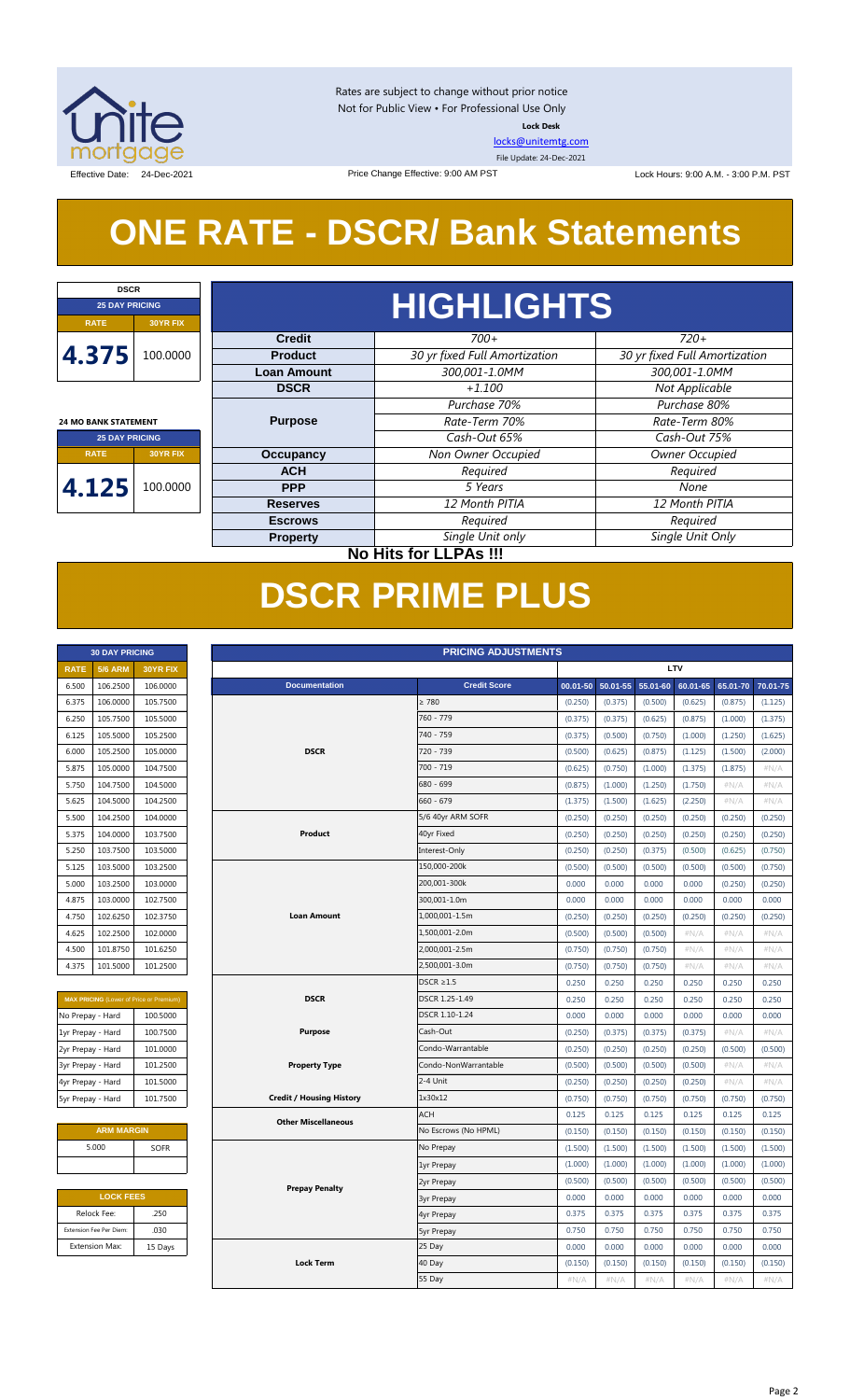

Rates are subject to change without prior notice Not for Public View • For Professional Use Only **Lock Desk**

[locks@unitemtg.com](mailto:locks@unitemtg.com)

File Update: 24-Dec-2021

## **DSCR PRIME & FOREIGN NATIONAL**

|             | <b>30 DAY PRICING</b> |          |
|-------------|-----------------------|----------|
| <b>RATE</b> | <b>5/6 ARM</b>        | 30YR FIX |
| 6.750       | 106.0000              | 105.7500 |
| 6.625       | 105.7500              | 105.5000 |
| 6.500       | 105.5000              | 105.2500 |
| 6.375       | 105.2500              | 105.0000 |
| 6.250       | 105.0000              | 104.7500 |
| 6.125       | 104.7500              | 104.5000 |
| 6.000       | 104.5000              | 104.2500 |
| 5.875       | 104.2500              | 104.0000 |
| 5.750       | 104.0000              | 103.7500 |
| 5.625       | 103.7500              | 103.5000 |
| 5.500       | 103.5000              | 103.2500 |
| 5.375       | 103.2500              | 103.0000 |
| 5.250       | 103.0000              | 102.7500 |
| 5.125       | 102.7500              | 102.5000 |
| 5.000       | 102.5000              | 102.2500 |
| 4.875       | 102.2500              | 102,0000 |
| 4.750       | 101.8750              | 101.6250 |
| 4.625       | 101.5000              | 101.2500 |
| 4.500       | 101.1250              | 100.8750 |

| <b>MAX PRICING</b> (Lower of Price or Premium) |          |  |  |  |  |  |  |  |  |
|------------------------------------------------|----------|--|--|--|--|--|--|--|--|
| No Prepay - Hard                               | 100.7500 |  |  |  |  |  |  |  |  |
| 1yr Prepay - Hard                              | 101.0000 |  |  |  |  |  |  |  |  |
| 2yr Prepay - Hard                              | 101.2500 |  |  |  |  |  |  |  |  |
| 3yr Prepay - Hard                              | 101.5000 |  |  |  |  |  |  |  |  |
| 4yr Prepay - Hard                              | 101.7500 |  |  |  |  |  |  |  |  |
| 5yr Prepay - Hard                              | 102,0000 |  |  |  |  |  |  |  |  |

| <b>ARM MARGIN</b> |             |  |  |  |  |  |  |
|-------------------|-------------|--|--|--|--|--|--|
| 5.000             | <b>SOFR</b> |  |  |  |  |  |  |
|                   |             |  |  |  |  |  |  |

| <b>LOCK FEES</b>        |         |  |  |  |  |  |  |
|-------------------------|---------|--|--|--|--|--|--|
| Relock Fee:             | .250    |  |  |  |  |  |  |
| Extension Fee Per Diem: | .030    |  |  |  |  |  |  |
| <b>Extension Max:</b>   | 15 Days |  |  |  |  |  |  |

|                         | <b>PRICING ADJUSTMENTS</b><br><b>30 DAY PRICING</b> |                                         |  |                                 |                                                |         |                            |         |            |         |                            |                    |
|-------------------------|-----------------------------------------------------|-----------------------------------------|--|---------------------------------|------------------------------------------------|---------|----------------------------|---------|------------|---------|----------------------------|--------------------|
| <b>RATE</b>             | <b>5/6 ARM</b>                                      | 30YR FIX                                |  |                                 |                                                |         |                            |         | <b>LTV</b> |         |                            |                    |
| 6.750                   | 106.0000                                            | 105.7500                                |  | <b>Documentation</b>            | <b>Credit Score</b>                            |         | 00.01-50 50.01-55 55.01-60 |         | 60.01-65   |         | 65.01-70 70.01-75 75.01-80 |                    |
| 6.625                   | 105.7500                                            | 105.5000                                |  |                                 | $\geq 780$                                     | (0.250) | (0.375)                    | (0.500) | (0.625)    | (0.875) | (1.125)                    | (1.750)            |
| 6.500                   | 105.5000                                            | 105.2500                                |  |                                 | 760 - 779                                      | (0.375) | (0.375)                    | (0.625) | (0.875)    | (1.000) | (1.375)                    | (2.000)            |
| 6.375                   | 105.2500                                            | 105.0000                                |  |                                 | 740 - 759                                      | (0.375) | (0.500)                    | (0.750) | (1.000)    | (1.250) | (1.625)                    | (2.250)            |
| 6.250                   | 105.0000                                            | 104.7500                                |  |                                 | 720 - 739                                      | (0.500) | (0.625)                    | (0.875) | (1.125)    | (1.500) | (2.000)                    | (2.750)            |
| 6.125                   | 104.7500                                            | 104.5000                                |  | <b>DSCR</b>                     | 700 - 719                                      | (0.625) | (0.750)                    | (1.000) | (1.375)    | (1.875) | (2.500)                    | (3.500)            |
| 6.000                   | 104.5000                                            | 104.2500                                |  |                                 | 680 - 699                                      | (0.875) | (1.000)                    | (1.250) | (1.750)    | (2.250) | (3.000)                    | (3.875)            |
| 5.875                   | 104.2500                                            | 104.0000                                |  |                                 | $660 - 679$                                    | (1.375) | (1.500)                    | (1.625) | (2.250)    | (3.125) | (3.750)                    | (4.500)            |
| 5.750                   | 104.0000                                            | 103.7500                                |  |                                 | 640 - 659                                      | (1.875) | (2.000)                    | (2.125) | (2.750)    | (3.625) | (4.750)                    | $\#N/A$            |
| 5.625                   | 103.7500                                            | 103.5000                                |  |                                 | $620 - 639$                                    | (2.375) | (2.500)                    | (2.625) | (3.250)    | (4.125) | # $N/A$                    | $\#N/A$            |
| 5.500                   | 103.5000                                            | 103.2500                                |  |                                 | 5/6 30yr ARM SOFR                              | 0.000   | 0.000                      | 0.000   | 0.000      | 0.000   | 0.000                      | 0.000              |
| 5.375                   | 103.2500                                            | 103.0000                                |  |                                 |                                                | (0.250) | (0.250)                    | (0.250) | (0.250)    | (0.250) | (0.250)                    | (0.250)            |
|                         |                                                     |                                         |  |                                 | 7/6 30yr ARM SOFR                              |         |                            |         |            |         |                            |                    |
| 5.250                   | 103.0000                                            | 102.7500                                |  | Product                         | 5/6 40yr ARM SOFR                              | (0.250) | (0.250)                    | (0.250) | (0.250)    | (0.250) | (0.250)                    | (0.250)            |
| 5.125                   | 102.7500                                            | 102.5000                                |  |                                 | 7/6 40yr ARM SOFR                              | (0.500) | (0.500)                    | (0.500) | (0.500)    | (0.500) | (0.500)                    | (0.500)            |
| 5.000                   | 102.5000                                            | 102.2500                                |  |                                 | 40yr Fixed                                     | (0.250) | (0.250)                    | (0.250) | (0.250)    | (0.250) | (0.250)                    | (0.250)            |
| 4.875                   | 102.2500                                            | 102.0000                                |  |                                 | Interest-Only                                  | (0.250) | (0.250)                    | (0.375) | (0.500)    | (0.625) | (0.750)                    | (1.000)            |
| 4.750                   | 101.8750                                            | 101.6250                                |  |                                 | 150,000-200k                                   | (0.500) | (0.500)                    | (0.500) | (0.500)    | (0.500) | (0.750)                    | (0.750)            |
| 4.625                   | 101.5000                                            | 101.2500                                |  |                                 | 200,001-300k                                   | 0.000   | 0.000                      | 0.000   | 0.000      | (0.250) | (0.250)                    | (0.500)            |
| 4.500                   | 101.1250                                            | 100.8750                                |  |                                 | 300,001-1.0m                                   | 0.000   | 0.000                      | 0.000   | 0.000      | 0.000   | 0.000                      | 0.000              |
|                         |                                                     |                                         |  | <b>Loan Amount</b>              | 1,000,001-1.5m                                 | (0.250) | (0.250)                    | (0.250) | (0.250)    | (0.250) | (0.250)                    | (0.500)            |
|                         |                                                     | MAX PRICING (Lower of Price or Premium) |  |                                 | 1,500,001-2.0m                                 | (0.500) | (0.500)                    | (0.500) | (0.500)    | $\#N/A$ | #N/A                       | $\#N/A$            |
| No Prepay - Hard        |                                                     | 100.7500                                |  |                                 | 2,000,001-2.5m                                 | (0.750) | (0.750)                    | (0.750) | (0.750)    | # $N/A$ | # $N/A$                    | $\#N/A$            |
| 1yr Prepay - Hard       |                                                     | 101.0000                                |  |                                 | 2,500,001-3.0m                                 | (0.750) | (0.750)                    | (0.750) | (0.750)    | # $N/A$ | # $N/A$                    | $\#N/A$            |
| 2yr Prepay - Hard       |                                                     | 101.2500                                |  |                                 | $DSCR \geq 1.5$                                | 0.250   | 0.250                      | 0.250   | 0.250      | 0.250   | 0.250                      | 0.250              |
| 3yr Prepay - Hard       |                                                     | 101.5000                                |  |                                 | DSCR 1.25-1.49                                 | 0.250   | 0.250                      | 0.250   | 0.250      | 0.250   | 0.250                      | 0.250              |
| 4yr Prepay - Hard       |                                                     | 101.7500                                |  | <b>DSCR</b>                     | DSCR 1.10-1.24                                 | 0.000   | 0.000                      | 0.000   | 0.000      | 0.000   | 0.000                      | 0.000              |
| 5yr Prepay - Hard       |                                                     | 102.0000                                |  |                                 | DSCR 1.00-1.09                                 | (0.250) | (0.250)                    | (0.375) | (0.375)    | (0.500) | (0.500)                    | (0.750)            |
|                         |                                                     |                                         |  |                                 | DSCR 0.75-0.99                                 | (1.500) | (1.500)                    | (1.625) | (1.625)    | (1.750) | (1.750)                    | #N/A               |
|                         | <b>ARM MARGIN</b>                                   |                                         |  | <b>Purpose</b>                  | Cash-Out                                       | (0.250) | (0.375)                    | (0.375) | (0.375)    | (0.500) | (0.625)                    | $\#N/A$            |
| 5.000                   |                                                     | <b>SOFR</b>                             |  |                                 | Condo-Warrantable                              | (0.250) | (0.250)                    | (0.250) | (0.250)    | (0.500) | (0.500)                    | (0.500)            |
|                         |                                                     |                                         |  |                                 | Condo-NonWarrantable                           | (0.500) | (0.500)                    | (0.500) | (0.500)    | (0.750) | #N/A                       | #N/A               |
|                         | <b>LOCK FEES</b>                                    |                                         |  | <b>Property Type</b>            | 2-4Unit                                        | (0.250) | (0.250)                    | (0.250) | (0.250)    | (0.500) | (0.500)                    | (0.500)            |
| Relock Fee:             |                                                     | .250                                    |  |                                 | Modular                                        | (1.000) | (1.000)                    | (1.000) | (1.000)    | (1.000) | (1.000)                    | (1.000)            |
| Extension Fee Per Diem: |                                                     | .030                                    |  | Citizenship                     | Foreign Nat'l (DSCR Only)                      | (0.750) | (0.750)                    | (0.750) | (0.750)    | $\#N/A$ | $\#N/A$                    | $\#N/A$            |
| <b>Extension Max:</b>   |                                                     | 15 Days                                 |  |                                 | 1x30x12                                        | (0.750) | (0.750)                    | (0.750) | (0.750)    | (0.750) | (0.750)                    | (0.750)            |
|                         |                                                     |                                         |  |                                 | Multiple30x12                                  | (2.250) | (2.250)                    | (2.250) | (2.250)    | (2.250) | (2.250)                    | $\#N/A$            |
|                         |                                                     |                                         |  |                                 |                                                |         |                            |         |            |         |                            |                    |
|                         |                                                     |                                         |  | <b>Credit / Housing History</b> | FC/SS/DIL/BK7 36-47mo<br>FC/SS/DIL/BK7 24-35mo | (1.000) | (1.000)                    | (1.000) | (1.000)    | (1.000) | (1.000)                    | (1.000)<br>$\#N/A$ |
|                         |                                                     |                                         |  |                                 |                                                | (1.750) | (1.750)                    | (1.750) | (1.750)    | (1.750) | (1.750)                    |                    |
|                         |                                                     |                                         |  |                                 | BK7 12-23mo                                    | (2.500) | (2.500)                    | (2.500) | (2.500)    | (2.500) | (2.500)                    | # $N/A$            |
|                         |                                                     |                                         |  |                                 | BK13 DC                                        | (1.000) | (1.000)                    | (1.000) | (1.000)    | (1.000) | (1.000)                    | (1.000)            |
|                         |                                                     |                                         |  | <b>Other Miscellaneous</b>      | <b>ACH</b>                                     | 0.125   | 0.125                      | 0.125   | 0.125      | 0.125   | 0.125                      | 0.125              |
|                         |                                                     |                                         |  |                                 | Escrows                                        | 0.000   | 0.000                      | 0.000   | 0.000      | 0.000   | 0.000                      | 0.000              |
|                         |                                                     |                                         |  |                                 | No Prepay                                      | (1.500) | (1.500)                    | (1.500) | (1.500)    | (1.500) | (1.500)                    | (1.500)            |
|                         |                                                     |                                         |  |                                 | 1yr Prepay                                     | (1.000) | (1.000)                    | (1.000) | (1.000)    | (1.000) | (1.000)                    | (1.000)            |
|                         |                                                     |                                         |  | <b>Prepay Penalty</b>           | 2yr Prepay                                     | (0.500) | (0.500)                    | (0.500) | (0.500)    | (0.500) | (0.500)                    | (0.500)            |
|                         |                                                     |                                         |  |                                 | <b>3yr Prepay</b>                              | 0.000   | 0.000                      | 0.000   | 0.000      | 0.000   | 0.000                      | 0.000              |
|                         |                                                     |                                         |  |                                 | 4yr Prepay                                     | 0.375   | 0.375                      | 0.375   | 0.375      | 0.375   | 0.375                      | 0.375              |
|                         |                                                     |                                         |  |                                 | <b>5yr Prepay</b>                              | 0.750   | 0.750                      | 0.750   | 0.750      | 0.750   | 0.750                      | 0.750              |
|                         |                                                     |                                         |  |                                 | 25 Day                                         | 0.000   | 0.000                      | 0.000   | 0.000      | 0.000   | 0.000                      | 0.000              |
|                         |                                                     |                                         |  | <b>Lock Term</b>                | 40 Day                                         | (0.150) | (0.150)                    | (0.150) | (0.150)    | (0.150) | (0.150)                    | (0.150)            |
|                         |                                                     |                                         |  |                                 | 55 Day                                         | (0.300) | (0.300)                    | (0.300) | (0.300)    | (0.300) | (0.300)                    | (0.300)            |
|                         |                                                     |                                         |  |                                 |                                                |         |                            |         |            |         |                            |                    |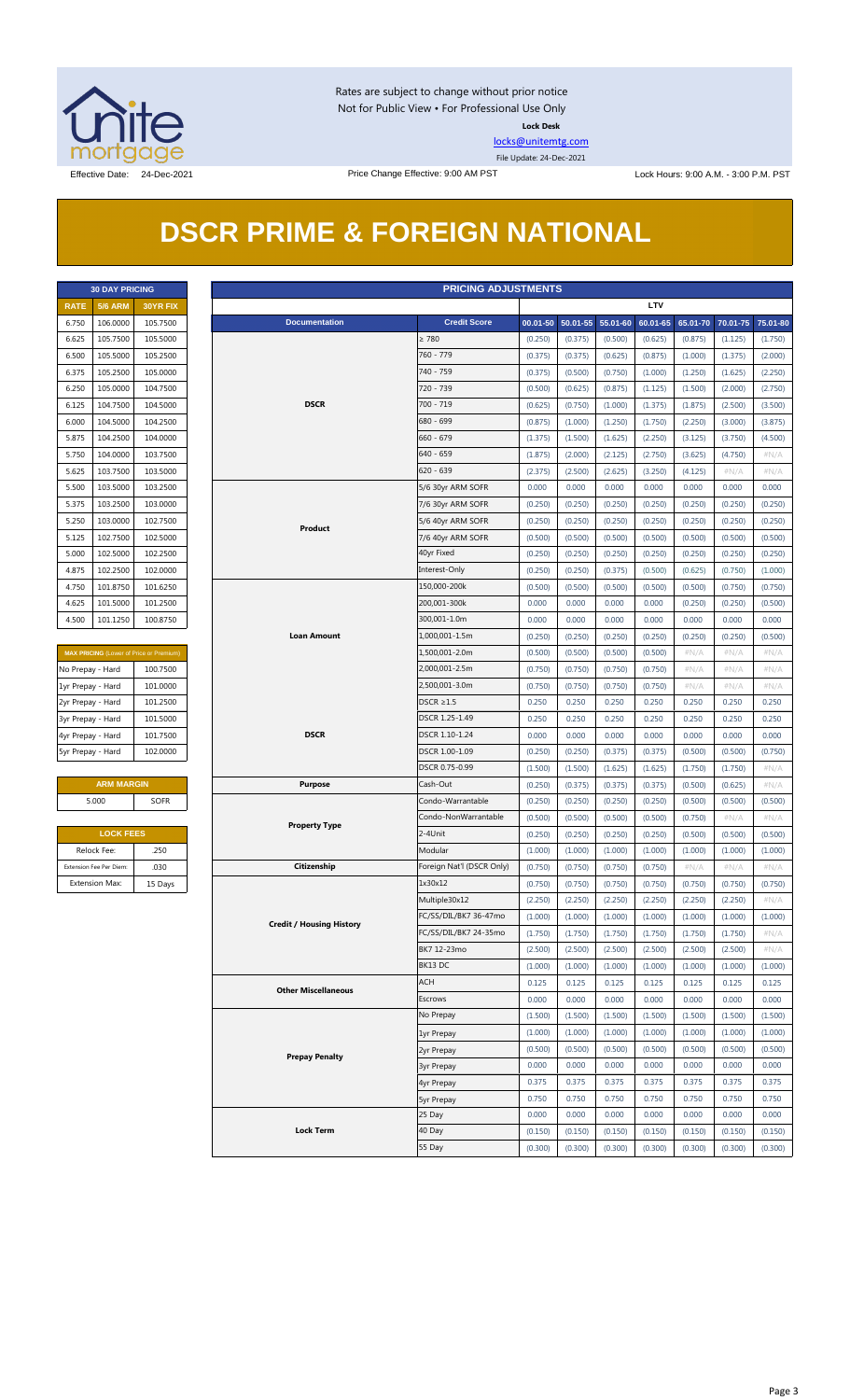

Rates are subject to change without prior notice Not for Public View • For Professional Use Only **Lock Desk** locks@unitemtg.com File Update: 24-Dec-2021

Effective Date: 24-Dec-2021 **Price Change Effective: 9:00 AM PST** Lock Hours: 9:00 A.M. - 3:00 P.M. PST

# **Alt Doc PRIME PLUS**

|             | <b>PRIMARY &amp; SECONDARY HOME</b> |                 |
|-------------|-------------------------------------|-----------------|
| <b>RATE</b> | <b>5/6 ARM</b>                      | <b>30YR FIX</b> |
| 6.125       | 106.250                             | 106,000         |
| 6.000       | 106,000                             | 105.750         |
| 5.875       | 105.750                             | 105.500         |
| 5.750       | 105.500                             | 105.250         |
| 5.625       | 105.250                             | 105.000         |
| 5.500       | 105,000                             | 104.750         |
| 5.375       | 104.750                             | 104.500         |
| 5.250       | 104.500                             | 104.250         |
| 5.125       | 104.250                             | 104.000         |
| 5.000       | 104.000                             | 103.750         |
| 4.875       | 103.750                             | 103.500         |
| 4.750       | 103.500                             | 103.250         |
| 4.625       | 103.250                             | 103.000         |
| 4.500       | 103.000                             | 102.750         |
| 4.375       | 102.625                             | 102.375         |
| 4.250       | 102.250                             | 102,000         |
| 4.125       | 101.875                             | 101.625         |
| 4.000       | 101.500                             | 101.250         |
|             |                                     |                 |

| <b>LOCK FEES</b>                               |         |  |  |  |  |  |  |  |  |
|------------------------------------------------|---------|--|--|--|--|--|--|--|--|
| Relock Fee:                                    | .250    |  |  |  |  |  |  |  |  |
| <b>Extension Fee Per Diem</b>                  | .030    |  |  |  |  |  |  |  |  |
| <b>Extension Max:</b>                          | 15 Days |  |  |  |  |  |  |  |  |
|                                                |         |  |  |  |  |  |  |  |  |
| <b>MAX PRICING (Lower of Price or Premium)</b> |         |  |  |  |  |  |  |  |  |
| 101.0000                                       |         |  |  |  |  |  |  |  |  |

|                     |                                                            | PRIMARY & SECONDARY HOME<br><b>PRICING ADJUSTMENTS</b> |                               |                                        |                  |                  |                  |                  |                  |                           |                  |  |
|---------------------|------------------------------------------------------------|--------------------------------------------------------|-------------------------------|----------------------------------------|------------------|------------------|------------------|------------------|------------------|---------------------------|------------------|--|
| <b>RATE</b>         | <b>5/6 ARM</b>                                             | 30YR FIX                                               |                               |                                        |                  |                  |                  | LTV              |                  |                           |                  |  |
| 6.125               | 106.250                                                    | 106.000                                                | <b>Documentation</b>          | <b>Credit Score</b>                    | 00.01-50         | 50.01-55         | 55.01-60         | 60.01-65         | 65.01-70         | 70.01-75                  | 75.01-80         |  |
| 6.000               | 106,000                                                    | 105.750                                                | <b>Full Doc</b>               | > 780                                  | 0.000            | 0.000            | 0.000            | (0.250)          | (0.375)          | (0.375)                   | (0.500)          |  |
| 5.875               | 105.750                                                    | 105.500                                                |                               | 760 - 779                              | 0.000            | 0.000            | 0.000            | (0.250)          | (0.375)          | (0.500)                   | (0.625)          |  |
| 5.750               | 105.500                                                    | 105.250                                                |                               | 740 - 759                              | 0.000            | 0.000            | 0.000            | (0.250)          | (0.375)          | (0.625)                   | (0.750)          |  |
| 5.625               | 105.250                                                    | 105.000                                                |                               | 720 - 739                              | (0.125)          | (0.125)          | (0.125)          | (0.250)          | (0.500)          | (0.750)                   | (1.000)          |  |
| 5.500               | 105,000                                                    | 104.750                                                |                               | 700 - 719                              | (0.250)          | (0.250)          | (0.375)          | (0.500)          | (0.625)          | (0.875)                   | #N/A             |  |
| 5.375               | 104.750                                                    | 104.500                                                |                               | 680 - 699                              | (0.250)          | (0.250)          | (0.500)          | (0.625)          | (0.750)          | #N/A                      | #N/A             |  |
| 5.250               | 104.500                                                    | 104.250                                                |                               | 660 - 679                              | (0.250)          | (0.375)          | (0.500)          | (1.000)          | (1.375)          | #N/A                      | #N/A             |  |
| 5.125               | 104.250                                                    | 104.000                                                |                               | 640 - 659                              | $\#N/A$          | $\#N/A$          | $\#N/A$          | #N/A             | $\#N/A$          | #N/A                      | #N/A             |  |
| 5.000               | 104.000                                                    | 103.750                                                |                               | 620 - 639                              | #N/A             | #N/A             | #N/A             | #N/A             | #N/A             | #N/A                      | #N/A             |  |
| 4.875               | 103.750                                                    | 103.500                                                | <b>Bank</b>                   | $\geq 780$                             | (0.125)          | (0.250)          | (0.250)          | (0.375)          | (0.500)          | (0.625)                   | (0.875)          |  |
| 4.750               | 103.500                                                    | 103.250                                                | <b>Statement</b>              | 760 - 779                              | (0.250)          | (0.250)          | (0.250)          | (0.500)          | (0.625)          | (0.750)                   | (1.125)          |  |
| 4.625               | 103.250                                                    | 103.000                                                |                               | 740 - 759                              | (0.250)          | (0.250)          | (0.250)          | (0.625)          | (0.750)          | (1.000)                   | (1.375)          |  |
| 4.500               | 103.000                                                    | 102.750                                                |                               | 720 - 739                              | (0.250)          | (0.375)          | (0.375)          | (0.750)          | (0.875)          | (1.125)                   | (1.625)          |  |
| 4.375               | 102.625                                                    | 102.375                                                |                               | 700 - 719                              | (0.375)          | (0.375)          | (0.625)          | (0.875)          | (1.125)          | (1.500)                   | $\#N/A$          |  |
| 4.250               | 102.250                                                    | 102.000                                                |                               | 680 - 699                              | (0.375)          | (0.500)          | (0.750)          | (1.000)          | (1.375)          | $\#N/A$                   | #N/A             |  |
| 4.125               | 101.875                                                    | 101.625                                                |                               | 660 - 679                              | (0.500)          | (0.750)          | (1.000)          | (1.500)          | (2.250)          | $\#\mathbb{N}/\mathbb{A}$ | $\#N/A$          |  |
| 4.000               | 101.500                                                    | 101.250                                                |                               | 640 - 659                              | #N/A             | #N/A             | #N/A             | #N/A             | $\#N/A$          | #N/A                      | #N/A             |  |
|                     |                                                            |                                                        |                               | 620 - 639                              | $\#N/A$          | #N/A             | $\#N/A$          | #N/A             | $\#N/A$          | #N/A                      | #N/A             |  |
|                     | <b>ARM MARGIN</b>                                          |                                                        |                               | 12 Mth Bank Statements                 | (0.125)          | (0.125)          | (0.125)          | (0.250)          | (0.375)          | (0.375)                   | (0.375)          |  |
|                     | 5.000                                                      | SOFR                                                   | Asset                         | $\geq 780$                             | (0.125)          | (0.250)          | (0.250)          | (0.625)          | (0.875)          | (1.125)                   | (1.500)          |  |
|                     |                                                            |                                                        | <b>Depletion</b>              | 760 - 779                              | (0.125)          | (0.250)          | (0.375)          | (0.750)          | (1.000)          | (1.375)                   | (1.875)          |  |
|                     |                                                            |                                                        |                               | 740 - 759                              | (0.250)          | (0.250)          | (0.500)          | (0.875)          | (1.125)          | (1.625)                   | (2.250)          |  |
| <b>LOCK FEES</b>    |                                                            |                                                        |                               | 720 - 739                              | (0.375)          | (0.500)          | (0.625)          | (1.000)          | (1.500)          | (2.000)                   | (2.750)          |  |
| Relock Fee:<br>.250 |                                                            |                                                        |                               | 700 - 719                              | (0.500)          | (0.625)          | (1.000)          | (1.375)          | (1.875)          | (2.500)                   | #N/A             |  |
|                     | xtension Fee Per Diem                                      | .030                                                   |                               | 680 - 699                              | (0.625)          | (0.750)          | (1.250)          | (1.750)          | (2.250)          | # $N/A$                   | # $N/A$          |  |
|                     | Extension Max:                                             | 15 Days                                                |                               | 660 - 679                              | (0.750)          | (1.000)          | (1.500)          | (2.250)          | (3.125)          | #N/A                      | $\#N/\beta$      |  |
|                     |                                                            |                                                        |                               | 640 - 659                              | #N/A             | #N/A             | #N/A             | #N/A             | $\#N/A$          | #N/A                      | #N/A             |  |
|                     | <b>MAX PRICING</b> (Lower of Price or Premium)<br>101.0000 |                                                        |                               | 620 - 639                              | #N/A             | #N/A             | #N/A             | #N/A             | #N/A             | #N/A                      | #N/A             |  |
|                     |                                                            |                                                        | Product                       | 5/6 30yr ARM SOFR<br>5/6 40yr ARM SOFR | 0.000<br>(0.250) | 0.000<br>(0.250) | 0.000<br>(0.250) | 0.000<br>(0.250) | 0.000<br>(0.250) | 0.000<br>(0.250)          | 0.000<br>(0.250) |  |
|                     |                                                            |                                                        |                               | 30yr Fixed                             | 0.000            | 0.000            | 0.000            | 0.000            | 0.000            | 0.000                     | 0.000            |  |
|                     |                                                            |                                                        |                               | 40yr Fixed                             | (0.250)          | (0.250)          | (0.250)          | (0.250)          | (0.250)          | (0.250)                   | (0.250)          |  |
|                     |                                                            |                                                        |                               | Interest-Only                          | (0.250)          | (0.250)          | (0.375)          | (0.500)          | (0.625)          | (0.750)                   | #N/A             |  |
|                     |                                                            |                                                        | Loan                          | 150,000-200k                           | (0.500)          | (0.500)          | (0.500)          | (0.500)          | (0.500)          | (0.750)                   | (0.750)          |  |
|                     |                                                            |                                                        | Amount                        | 200,001-300k                           | 0.000            | 0.000            | 0.000            | 0.000            | (0.250)          | (0.250)                   | (0.250)          |  |
|                     |                                                            |                                                        |                               | 300,001-1,000,000                      | 0.000            | 0.000            | 0.000            | 0.000            | 0.000            | 0.000                     | 0.000            |  |
|                     |                                                            |                                                        |                               | 1,000,001-1.5m                         | (0.250)          | (0.250)          | (0.250)          | (0.250)          | (0.250)          | (0.250)                   | (0.250)          |  |
|                     |                                                            |                                                        |                               | 1,500,001-2.0m                         | (0.500)          | (0.500)          | (0.500)          | (0.500)          | (0.500)          | $\#\mathsf{N}/\mathsf{A}$ | # $N/A$          |  |
|                     |                                                            |                                                        |                               | 2,000,001-2.5m                         | (0.750)          | (0.750)          | (0.750)          | (0.750)          | (0.750)          | #N/A                      | #N/A             |  |
|                     |                                                            |                                                        |                               | 2,500,001-3.0m                         | (0.750)          | (0.750)          | (0.750)          | (0.750)          | (0.750)          | #N/A                      | $\#N/A$          |  |
|                     |                                                            |                                                        | DTI                           | 43.01-50                               | 0.000            | 0.000            | 0.000            | 0.000            | 0.000            | 0.000                     | 0.000            |  |
|                     |                                                            |                                                        |                               | 50.01-55                               | 0.000            | 0.000            | 0.000            | 0.000            | 0.000            | (0.125)                   | #N/A             |  |
|                     |                                                            |                                                        | Cash Out                      |                                        | (0.250)          | (0.375)          | (0.375)          | (0.375)          | (0.500)          | (0.625)                   | #N/A             |  |
|                     |                                                            |                                                        | <b>Second Home</b>            |                                        | (0.500)          | (0.500)          | (0.500)          | (0.500)          | (0.500)          | (0.500)                   | (0.500)          |  |
|                     |                                                            |                                                        | <b>Property Type</b>          | Condo-Warrantable                      | (0.250)          | (0.250)          | (0.250)          | (0.250)          | (0.500)          | (0.500)                   | #N//             |  |
|                     |                                                            |                                                        |                               | Condo-NonWarrantable                   | (0.500)          | (0.500)          | (0.500)          | (0.500)          | $\#N/A$          | #N/A                      | #N/A             |  |
|                     |                                                            |                                                        |                               | $2-$ Unit                              | (0.250)          | (0.250)          | (0.250)          | (0.250)          | (0.500)          | #N/A                      | $\#N/\beta$      |  |
|                     |                                                            |                                                        | <b>Credit/Housing History</b> | 1x30x12                                | (0.750)          | (0.750)          | (0.750)          | (0.750)          | (0.750)          | (0.750)                   | (0.750)          |  |
|                     |                                                            |                                                        |                               | Multiple30x12                          | (2.250)          | (2.250)          | (2.250)          | (2.250)          | (2.250)          | (2.250)                   | (2.250)          |  |
|                     |                                                            |                                                        | <b>Misccellaneous</b>         | ACH                                    | 0.125            | 0.125            | 0.125            | 0.125            | 0.125            | 0.125                     | 0.125            |  |
|                     |                                                            |                                                        |                               | No Escrows (No HPML)                   | (0.150)          | (0.150)          | (0.150)          | (0.150)          | (0.150)          | (0.150)                   | (0.150)          |  |
|                     |                                                            |                                                        | <b>Lock Term</b>              | 45 Day                                 | (0.150)          | (0.150)          | (0.150)          | (0.150)          | (0.150)          | (0.150)                   | (0.150)          |  |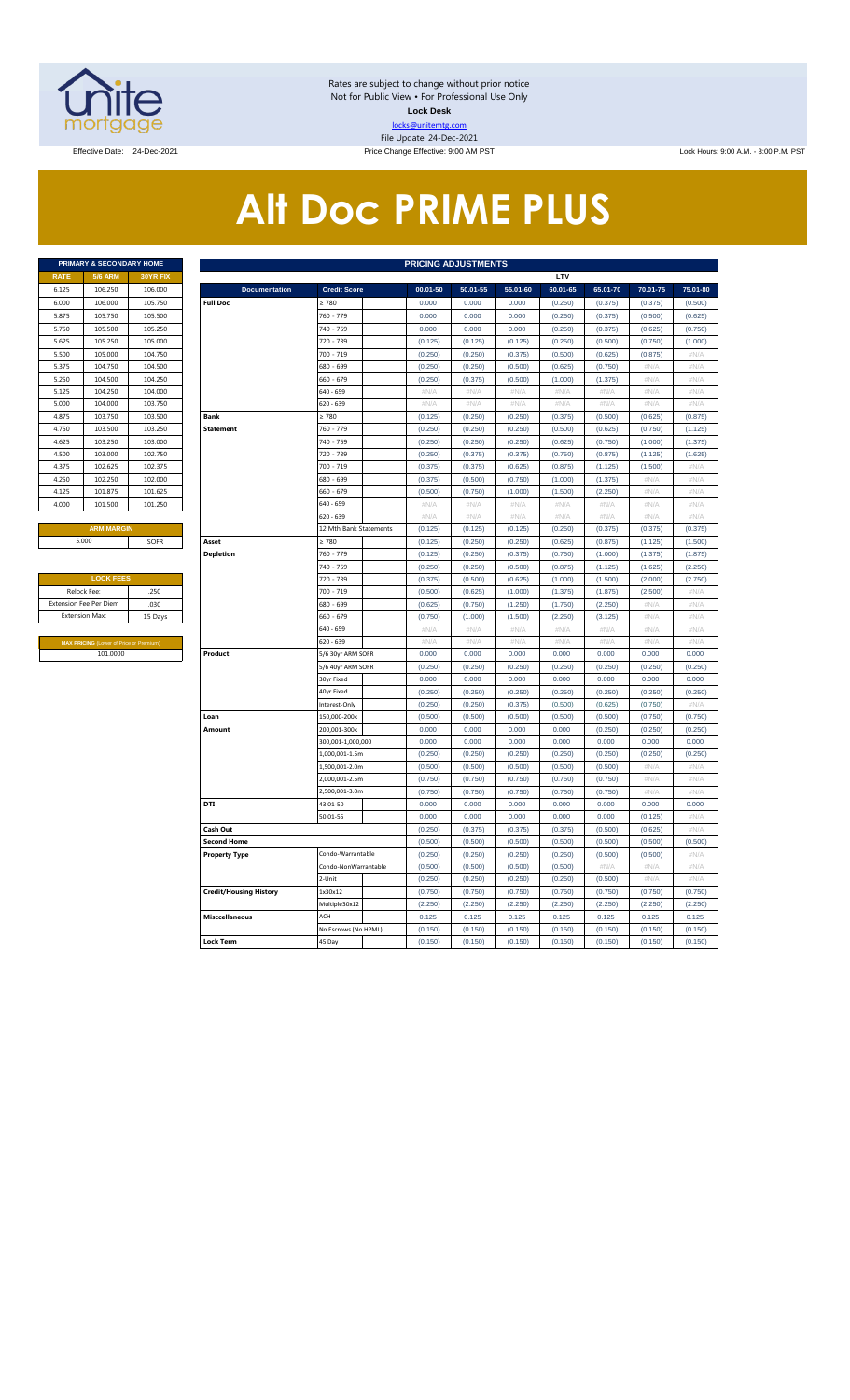

Rates are subject to change without prior notice Not for Public View • For Professional Use Only **Lock Desk** locks@unitemtg.com File Update: 24-Dec-2021

Effective Date: 24-Dec-2021 **Price Change Effective: 9:00 AM PST** Lock Hours: 9:00 A.M. - 3:00 P.M. PST

# **Alt Doc PRIME**

|             | <b>PRIMARY &amp; SECONDARY HOME</b> |                 |
|-------------|-------------------------------------|-----------------|
| <b>RATE</b> | <b>5/6 ARM</b>                      | <b>30YR FIX</b> |
| 6.250       | 105.750                             | 105.500         |
| 6.125       | 105.500                             | 105.250         |
| 6.000       | 105.250                             | 105.000         |
| 5.875       | 105.000                             | 104.750         |
| 5.750       | 104.750                             | 104.500         |
| 5.625       | 104.500                             | 104.250         |
| 5.500       | 104.250                             | 104.000         |
| 5.375       | 104.000                             | 103.750         |
| 5.250       | 103.750                             | 103.500         |
| 5.125       | 103.500                             | 103.250         |
| 5.000       | 103.250                             | 103.000         |
| 4.875       | 103.000                             | 102.750         |
| 4.750       | 102.750                             | 102.500         |
| 4.625       | 102.500                             | 102.250         |
| 4.500       | 102.250                             | 102.000         |
| 4.375       | 101.875                             | 101.625         |
| 4.250       | 101.500                             | 101.250         |
| 4.125       | 101.125                             | 100.875         |

#### **ARM MARGIN** 5.000

| <b>LOCK FEES</b>              |         |
|-------------------------------|---------|
| Relock Fee:                   | .250    |
| <b>Extension Fee Per Diem</b> | .030    |
| <b>Extension Max:</b>         | 15 Days |
|                               |         |

**MAX PRICING** (Lower of Price or Premium) 101.0000

| PRIMARY & SECONDARY HOME                            |          |                               |                            |          | <b>PRICING ADJUSTMENTS</b> |          |          |          |          |          |          |          |
|-----------------------------------------------------|----------|-------------------------------|----------------------------|----------|----------------------------|----------|----------|----------|----------|----------|----------|----------|
| RATE<br><b>5/6 ARM</b>                              | 30YR FIX |                               |                            |          |                            |          | LTV      |          |          |          |          |          |
| 105.750<br>6.250                                    | 105.500  | <b>Documentation</b>          | <b>Credit Score</b>        | 00.01-50 | 50.01-55                   | 55.01-60 | 60.01-65 | 65.01-70 | 70.01-75 | 75.01-80 | 80.01-85 | 85.01-90 |
| 105.500<br>6.125                                    | 105.250  | <b>Full Doc</b>               | 2780                       | 0.000    | 0.000                      | 0.000    | (0.250)  | (0.375)  | (0.375)  | (0.500)  | (0.750)  | (1.125)  |
| 105.250<br>6.000                                    | 105.000  |                               | 760 - 779                  | 0.000    | 0.000                      | 0.000    | (0.250)  | (0.375)  | (0.500)  | (0.625)  | (0.875)  | (1.375)  |
| 105.000<br>5.875                                    | 104.750  |                               | 740 - 759                  | 0.000    | 0.000                      | 0.000    | (0.250)  | (0.375)  | (0.625)  | (0.750)  | (1.125)  | (1.625)  |
| 104.750<br>5.750                                    | 104.500  |                               | 720 - 739                  | (0.125)  | (0.125)                    | (0.125)  | (0.250)  | (0.500)  | (0.750)  | (1.000)  | (1.250)  | (1.875)  |
| 104.500<br>5.625                                    | 104.250  |                               | 700 - 719                  | (0.250)  | (0.250)                    | (0.375)  | (0.500)  | (0.625)  | (0.875)  | (1.250)  | (1.625)  | (2.250)  |
| 104.250<br>5.500                                    | 104.000  |                               | 680 - 699                  | (0.250)  | (0.250)                    | (0.500)  | (0.625)  | (0.750)  | (1.000)  | (1.375)  | (2.000)  | #N/A     |
| 104.000<br>5.375                                    | 103.750  |                               | 660 - 679                  | (0.250)  | (0.375)                    | (0.500)  | (1.000)  | (1.375)  | (1.625)  | (2.000)  | (2.750)  | #N/A     |
|                                                     |          |                               |                            |          |                            |          |          |          |          |          |          |          |
| 103.750<br>5.250                                    | 103.500  |                               | 640 - 659                  | (0.375)  | (0.375)                    | (0.500)  | (1.250)  | (1.500)  | (1.750)  | (2.250)  | #N/A     | #N/A     |
| 103.500<br>5.125                                    | 103.250  |                               | 520 - 639                  | (0.500)  | (0.500)                    | (0.500)  | (1.500)  | (1.750)  | (2.000)  | (2.500)  | #N/A     | #N/A     |
| 103.250<br>5.000                                    | 103.000  | Bank                          | 2780                       | (0.125)  | (0.250)                    | (0.250)  | (0.375)  | (0.500)  | (0.625)  | (0.875)  | (1.250)  | (2.000)  |
| 103.000<br>4.875                                    | 102.750  | <b>Statement</b>              | 760 - 779                  | (0.250)  | (0.250)                    | (0.250)  | (0.500)  | (0.625)  | (0.750)  | (1.125)  | (1.625)  | (2.375)  |
| 102.750<br>4.750                                    | 102.500  |                               | 740 - 759                  | (0.250)  | (0.250)                    | (0.250)  | (0.625)  | (0.750)  | (1.000)  | (1.375)  | (1.875)  | (2.875)  |
| 102.500<br>4.625                                    | 102.250  |                               | 720 - 739                  | (0.250)  | (0.375)                    | (0.375)  | (0.750)  | (0.875)  | (1.125)  | (1.625)  | (2.250)  | (3.375)  |
| 102.250<br>4.500                                    | 102.000  |                               | 700 - 719                  | (0.375)  | (0.375)                    | (0.625)  | (0.875)  | (1.125)  | (1.500)  | (2.000)  | (2.750)  | (4.000)  |
| 101.875<br>4.375                                    | 101.625  |                               | 680 - 699                  | (0.375)  | (0.500)                    | (0.750)  | (1.000)  | (1.375)  | (1.750)  | (2.500)  | (3.500)  | #N/A     |
| 4.250                                               |          |                               | 660 - 679                  |          |                            |          |          |          |          |          |          |          |
| 101.500                                             | 101.250  |                               |                            | (0.500)  | (0.750)                    | (1.000)  | (1.500)  | (2.250)  | (2.750)  | (3.500)  | (4.250)  | #N/A     |
| 101.125<br>4.125                                    | 100.875  |                               | 540 - 659                  | (0.750)  | (1.000)                    | (1.250)  | (1.750)  | (2.500)  | (3.125)  | (4.000)  | #N/A     | #N/A     |
|                                                     |          |                               | 620 - 639                  | (1.250)  | (1.500)                    | (1.750)  | (2.250)  | (3.000)  | (3.625)  | #N/A     | #N/A     | #N/A     |
|                                                     |          |                               | <b>Mth Bank Statements</b> | (0.750)  | (0.750)                    | (0.750)  | (0.875)  | (1.000)  | (1.000)  | (1.000)  | #N/A     | #N/A     |
| <b>ARM MARGIN</b>                                   |          |                               | 12 Mth Bank Statements     | (0.125)  | (0.125)                    | (0.125)  | (0.250)  | (0.375)  | (0.375)  | (0.375)  | (0.500)  | (0.500)  |
| 5.000                                               | SOFR     | Asset                         | 2780                       | (0.125)  | (0.250)                    | (0.250)  | (0.625)  | (0.875)  | (1.125)  | (1.500)  | #N/A     | #N/A     |
|                                                     |          | <b>Depletion</b>              | 760 - 779                  | (0.125)  | (0.250)                    | (0.375)  | (0.750)  | (1.000)  | (1.375)  | (1.875)  | #N/A     | #N/A     |
|                                                     |          |                               |                            |          |                            |          |          |          |          |          |          |          |
|                                                     |          |                               | 740 - 759                  | (0.250)  | (0.250)                    | (0.500)  | (0.875)  | (1.125)  | (1.625)  | (2.250)  | #N/A     | #N/A     |
| <b>LOCK FEES</b>                                    |          |                               | 720 - 739                  | (0.375)  | (0.500)                    | (0.625)  | (1.000)  | (1.500)  | (2.000)  | (2.750)  | #N/A     | #N/A     |
| Relock Fee:                                         | .250     |                               | 700 - 719                  | (0.500)  | (0.625)                    | (1.000)  | (1.375)  | (1.875)  | (2.500)  | (3.500)  | #N/A     | #N/A     |
| xtension Fee Per Diem                               | .030     |                               | 680 - 699                  | (0.625)  | (0.750)                    | (1.250)  | (1.750)  | (2.250)  | (3.000)  | (4.125)  | #N/A     | #N/A     |
| <b>Extension Max:</b>                               | 15 Days  |                               | 660 - 679                  | (0.750)  | (1.000)                    | (1.500)  | (2.250)  | (3.125)  | (4.375)  | (4.875)  | #N/A     | #N/A     |
|                                                     |          |                               | 640 - 659                  | (1.250)  | (1.500)                    | (2.000)  | (2.750)  | (3.625)  | (4.875)  | #N/A     | #N/A     | #N/A     |
|                                                     |          |                               | 620 - 639                  | (1.750)  | (2.000)                    | (2.500)  | (3.250)  | (4.125)  | #N/A     | #N/A     | #N/A     | #N/A     |
|                                                     |          | P&L                           | 2780                       | (0.625)  | (0.750)                    | (0.750)  | (1.125)  | (1.375)  | (1.625)  | (2.125)  | #N/A     | #N/A     |
| MAX PRICING (Lower of Price or Premium)<br>101.0000 |          |                               | 760 - 779                  | (0.625)  | (0.750)                    | (0.875)  | (1.250)  | (1.500)  | (1.875)  | (2.500)  | #N/A     | #N/A     |
|                                                     |          |                               |                            |          |                            |          |          |          |          |          |          |          |
|                                                     |          |                               | 740 - 759                  | (0.750)  | (0.750)                    | (1.000)  | (1.375)  | (1.625)  | (2.125)  | (2.875)  | #N/A     | #N/A     |
|                                                     |          |                               | 720 - 739                  | (0.875)  | (1.000)                    | (1.125)  | (1.500)  | (2.000)  | (2.500)  | (3.375)  | #N/A     | #N/A     |
|                                                     |          |                               | 700 - 719                  | (1.000)  | (1.125)                    | (1.500)  | (1.875)  | (2.375)  | (3.000)  | (4.125)  | #N/A     | #N/A     |
|                                                     |          |                               | 680 - 699                  | (1.125)  | (1.250)                    | (1.750)  | (2.250)  | (2.750)  | (3.500)  | #N/A     | #N/A     | #N/A     |
|                                                     |          |                               | $660 - 679$                | (1.250)  | (1.500)                    | (2.000)  | (2.750)  | (3.625)  | (4.875)  | #N/A     | #N/A     | #N/A     |
|                                                     |          |                               | 640 - 659                  | (1.750)  | (2.000)                    | (2.500)  | (3.250)  | (4.125)  | #N/A     | #N/A     | #N/A     | #N/A     |
|                                                     |          |                               | 620 - 639                  | (2.250)  | (2.500)                    | (3.000)  | (3.750)  | (4.625)  | #N/A     | #N/A     | #N/A     | #N/A     |
|                                                     |          | Product                       | 5/6 30yr ARM SOFR          | 0.000    | 0.000                      | 0.000    | 0.000    | 0.000    | 0.000    | 0.000    | 0.000    | 0.000    |
|                                                     |          |                               | 5/6 40yr ARM SOFR          | (0.250)  | (0.250)                    | (0.250)  | (0.250)  | (0.250)  | (0.250)  | (0.250)  | (0.250)  | (0.250)  |
|                                                     |          |                               |                            |          |                            |          |          |          |          |          |          |          |
|                                                     |          |                               | 7/6 30yr ARM SOFR          | (0.250)  | (0.250)                    | (0.250)  | (0.250)  | (0.250)  | (0.250)  | (0.250)  | (0.250)  | (0.250)  |
|                                                     |          |                               | 7/6 40yr ARM SOFR          | (0.500)  | (0.500)                    | (0.500)  | (0.500)  | (0.500)  | (0.500)  | (0.500)  | (0.500)  | (0.500)  |
|                                                     |          |                               | 30yr Fixed                 | 0.000    | 0.000                      | 0.000    | 0.000    | 0.000    | 0.000    | 0.000    | 0.000    | 0.000    |
|                                                     |          |                               | 40yr Fixed                 | (0.250)  | (0.250)                    | (0.250)  | (0.250)  | (0.250)  | (0.250)  | (0.250)  | (0.250)  | (0.250)  |
|                                                     |          |                               | nterest-Only               | (0.250)  | (0.250)                    | (0.375)  | (0.500)  | (0.625)  | (0.750)  | (1.000)  | (1.500)  | #N/A     |
|                                                     |          | Loan                          | 150,000-200k               | (0.500)  | (0.500)                    | (0.500)  | (0.500)  | (0.500)  | (0.750)  | (0.750)  | (1.000)  | (1.000)  |
|                                                     |          | Amount                        | 200,001-300k               | 0.000    | 0.000                      | 0.000    | 0.000    | (0.250)  | (0.250)  | (0.250)  | (0.500)  | (0.500)  |
|                                                     |          |                               | 300,001-400,000            | 0.000    | 0.000                      | 0.000    | 0.000    | 0.000    | 0.000    | 0.000    | (0.500)  | (0.500)  |
|                                                     |          |                               |                            |          |                            |          |          |          |          |          |          | 0.000    |
|                                                     |          |                               | 400,001-1.0m               | 0.000    | 0.000                      | 0.000    | 0.000    | 0.000    | 0.000    | 0.000    | 0.000    |          |
|                                                     |          |                               | .,000,001-1.5m             | (0.250)  | (0.250)                    | (0.250)  | (0.250)  | (0.250)  | (0.250)  | (0.250)  | (0.250)  | #N/A     |
|                                                     |          |                               | ,500,001-2.0m              | (0.500)  | (0.500)                    | (0.500)  | (0.500)  | (0.500)  | (0.500)  | (0.500)  | #N/A     | #N/A     |
|                                                     |          |                               | 2,000,001-2.5m             | (0.750)  | (0.750)                    | (0.750)  | (0.750)  | (0.750)  | (0.750)  | (0.750)  | #N/A     | #N/A     |
|                                                     |          |                               | ,500,001-3.0m              | (0.750)  | (0.750)                    | (0.750)  | (0.750)  | (0.750)  | (0.750)  | (0.750)  | #N/A     | #N/A     |
|                                                     |          |                               | 3,000,001-3.5m             | (0.750)  | (0.750)                    | (0.750)  | (0.750)  | (0.750)  | (0.750)  | $\#N/A$  | #N/A     | #N/A     |
|                                                     |          |                               | ,500,001-4.0m              | (0.750)  | (0.750)                    | (0.750)  | (0.750)  | (0.750)  | (0.750)  | #N/A     | #N/A     | #N/A     |
|                                                     |          | DTI                           | 43.01-50                   | 0.000    | 0.000                      | 0.000    | 0.000    | 0.000    | (0.125)  | (0.125)  | (0.125)  | (0.125)  |
|                                                     |          |                               | 50.01-55                   | 0.000    | 0.000                      | 0.000    | 0.000    | 0.000    | (0.375)  | (0.375)  | #N/A     | #N/A     |
|                                                     |          | Cash Out                      |                            | (0.250)  | (0.375)                    | (0.375)  | (0.375)  | (0.500)  | (0.625)  | (1.000)  | #N/A     | #N/A     |
|                                                     |          |                               |                            |          |                            |          |          |          |          |          |          |          |
|                                                     |          | <b>Second Home</b>            |                            | (0.500)  | (0.500)                    | (0.500)  | (0.500)  | (0.500)  | (0.500)  | (0.500)  | #N/A     | #N/A     |
|                                                     |          | <b>Property Type</b>          | Condo-Warrantable          | (0.250)  | (0.250)                    | (0.250)  | (0.250)  | (0.500)  | (0.500)  | (0.500)  | (0.500)  | #N/A     |
|                                                     |          |                               | Condo-NonWarrantable       | (0.500)  | (0.500)                    | (0.500)  | (0.500)  | (0.750)  | (0.750)  | #N/A     | #N/A     | #N/A     |
|                                                     |          |                               | 2-Unit                     | (0.250)  | (0.250)                    | (0.250)  | (0.250)  | (0.500)  | (0.500)  | (0.500)  | (0.500)  | #N/A     |
|                                                     |          |                               | Modular                    | (1.000)  | (1.000)                    | (1.000)  | (1.000)  | (1.000)  | (1.000)  | (1.000)  | #N/A     | #N/A     |
|                                                     |          |                               | Rural                      | (1.000)  | (1.000)                    | (1.000)  | (1.000)  | (1.000)  | (1.000)  | #N/A     | #N/A     | #N/A     |
|                                                     |          | <b>Credit/Housing History</b> | 1x30x12                    | (0.750)  | (0.750)                    | (0.750)  | (0.750)  | (0.750)  | (0.750)  | (0.750)  | (0.750)  | (0.750)  |
|                                                     |          |                               | Multiple30x12              | (2.250)  | (2.250)                    | (2.250)  | (2.250)  | (2.250)  | (2.250)  | (2.250)  | (2.250)  | #N/A     |
|                                                     |          |                               |                            |          |                            |          |          |          |          |          |          |          |
|                                                     |          |                               | FC/SS/DIL/BK7 36-47mo      | (1.000)  | (1.000)                    | (1.000)  | (1.000)  | (1.000)  | (1.000)  | (1.000)  | (1.000)  | (1.000)  |
|                                                     |          |                               | FC/SS/DIL/BK7 24-35mo      | (1.750)  | (1.750)                    | (1.750)  | (1.750)  | (1.750)  | (1.750)  | (1.750)  | (1.750)  | #N/A     |
|                                                     |          |                               | BK7 12-23mo                | (2.500)  | (2.500)                    | (2.500)  | (2.500)  | (2.500)  | (2.500)  | (2.500)  | (2.500)  | #N/A     |
|                                                     |          |                               | BK13 DC                    | (1.000)  | (1.000)                    | (1.000)  | (1.000)  | (1.000)  | (1.000)  | (1.000)  | (1.000)  | (1.000)  |
|                                                     |          | <b>Misccellaneous</b>         | ACH                        | 0.125    | 0.125                      | 0.125    | 0.125    | 0.125    | 0.125    | 0.125    | 0.125    | 0.125    |
|                                                     |          |                               | No Escrows (No HPML)       | (0.150)  | (0.150)                    | (0.150)  | (0.150)  | (0.150)  | (0.150)  | (0.150)  | (0.150)  | (0.150)  |
|                                                     |          | <b>Lock Term</b>              | 45 Day                     | (0.150)  | (0.150)                    | (0.150)  | (0.150)  | (0.150)  | (0.150)  | (0.150)  | (0.150)  | (0.150)  |
|                                                     |          |                               |                            |          |                            |          |          |          |          |          |          |          |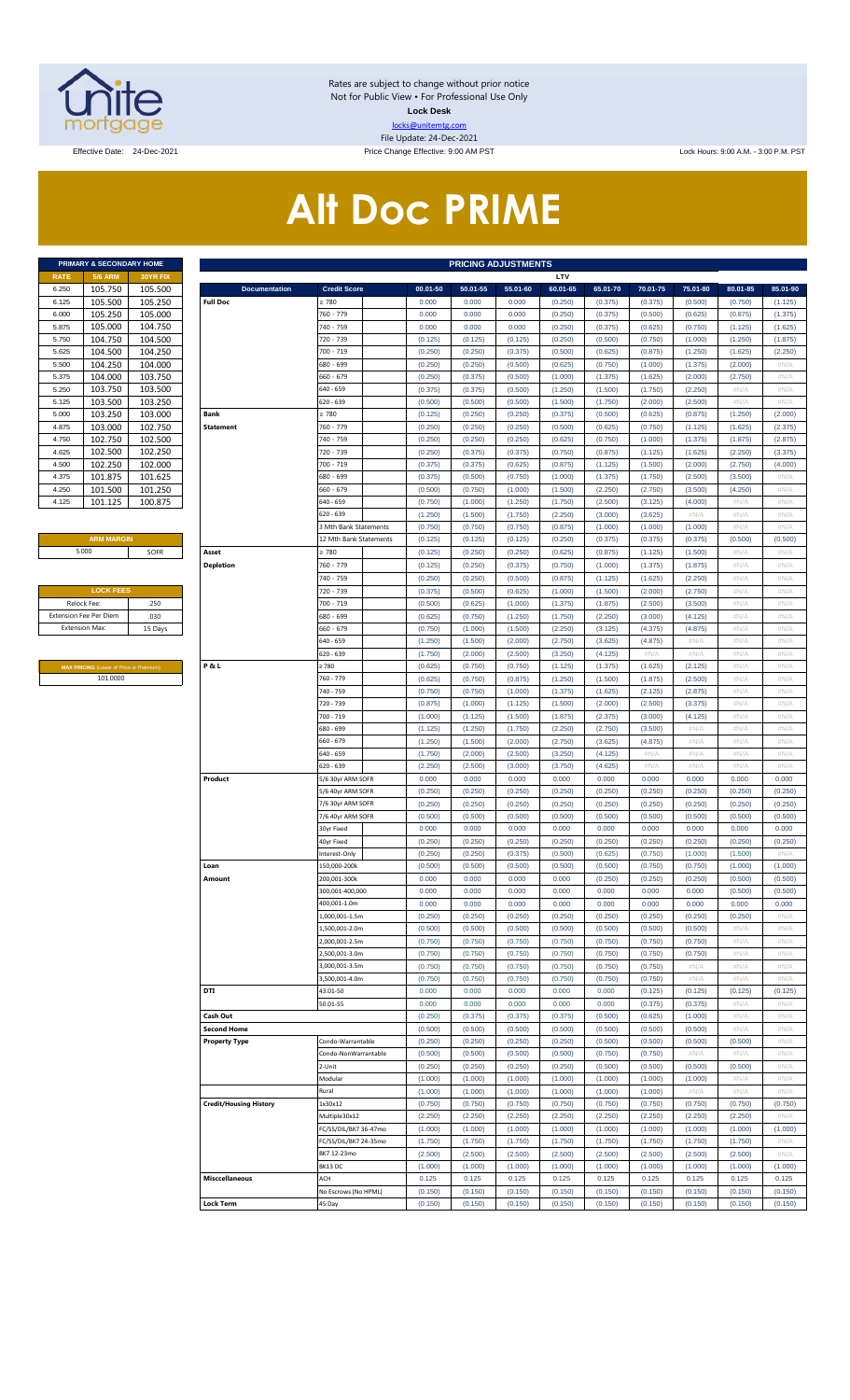

Price Change Effective: 8:03 AM PST Effective Date: Lock Hours: 9:00 A.M. - 3:00 P.M. PST **24-Dec-21**

#### [V](https://unitemortgage.com/)isit: https://unitemortgage.com

The pricing engine is the Formal price given, please access it through:

**Quick Pricer:** [https://un](https://unitemortgage.com/broker-resources/price-my-loan/)itemortgage.com/broker-resources/price-my-loan/

### **CALL US TODAY: 800-777-1207**

#### **CONVENTIONAL PRODUCTS AND PRICING**

|       | <b>CONFORMING LOANS</b> |                             |         |       |                             |               |               |                      |                             |         |               |                             |               |                             |               |
|-------|-------------------------|-----------------------------|---------|-------|-----------------------------|---------------|---------------|----------------------|-----------------------------|---------|---------------|-----------------------------|---------------|-----------------------------|---------------|
|       |                         | <b>DU CONF CONV 30 YEAR</b> |         |       | <b>DU CONF CONV 20 YEAR</b> |               |               |                      | <b>DU CONF CONV 15 YEAR</b> |         |               |                             |               | <b>DU CONF CONV 10 YEAR</b> |               |
| Rate  | 10 Day                  | 25 Day                      | 40 Day  | Rate  | 10 Day                      | 25 Day        | 40 Day        | Rate                 | 10 Day                      | 25 Day  | 40 Day        | Rate                        | <b>10 Day</b> | 25 Day                      | 40 Day        |
| 3.625 | (4.375)                 | (4.250)                     | (4.125) | 3.625 | (4.625)                     | (4.500)       | (4.375)       | 2.875                | (3.750)                     | (3.625) | (3.500)       | 2.875                       | (3.500)       | (3.375)                     | (3.250)       |
| 3.500 | (3.875)                 | (3.750)                     | (3.625) | 3.500 | (4.375)                     | (4.250)       | (4.125)       | 2.750                | (3.375)                     | (3.250) | (3.125)       | 2.750                       | (3.250)       | (3.125)                     | (3.000)       |
| 3.375 | (3.375)                 | (3.250)                     | (3.125) | 3.375 | (4.000)                     | (3.875)       | (3.750)       | 2.625                | (3.000)                     | (2.875) | (2.750)       | 2.625                       | (2.875)       | (2.750)                     | (2.625)       |
| 3.250 | (2.875)                 | (2.750)                     | (2.625) | 3.250 | (3.500)                     | (3.375)       | (3.250)       | 2.500                | (2.375)                     | (2.250) | (2.125)       | 2.500                       | (2.500)       | (2.375)                     | (2.250)       |
| 3.125 | (2.250)                 | (2.125)                     | (2.000) | 3.125 | (3.000)                     | (2.875)       | (2.750)       | 2.375                | (1.875)                     | (1.750) | (1.625)       | 2.375                       | (2.125)       | (2.000)                     | (1.875)       |
| 3.000 | (1.875)                 | (1.750)                     | (1.625) | 3.000 | (2.625)                     | (2.500)       | (2.375)       | 2.250                | (1.500)                     | (1.375) | (1.250)       | 2.250                       | (1.750)       | (1.625)                     | (1.500)       |
| 2.875 | (1.375)                 | (1.250)                     | (1.125) | 2.875 | (2.125)                     | (2.000)       | (1.875)       | 2.125                | (1.000)                     | (0.875) | (0.750)       | 2.125                       | (1.375)       | (1.250)                     | (1.125)       |
| 2.750 | (0.625)                 | (0.500)                     | (0.375) | 2.750 | (1.500)                     | (1.375)       | (1.250)       | 2.000                | (0.500)                     | (0.375) | (0.250)       | 2.000                       | (0.875)       | (0.750)                     | (0.625)       |
| 2.625 | 0.125                   | 0.250                       | 0.375   | 2.625 | (0.875)                     | (0.750)       | (0.625)       | 1.875                | 0.250                       | 0.375   | 0.500         | 1.875                       | (0.375)       | (0.250)                     | (0.125)       |
| 2.500 | 0.875                   | 1.000                       | 1.125   | 2.500 | (0.250)                     | (0.125)       | 0.000         | 1.750                | 0.875                       | 1.000   | 1.125         | 1.750                       | 0.125         | 0.250                       | 0.375         |
|       |                         |                             |         |       |                             |               |               |                      |                             |         |               |                             |               |                             |               |
|       |                         | <b>LP CONF CONV 30 YEAR</b> |         |       | <b>LP CONF CONV 20 YEAR</b> |               |               | LP CONF CONV 15 YEAR |                             |         |               | <b>LP CONF CONV 10 YEAR</b> |               |                             |               |
| Rate  | 10 Day                  | 25 Day                      | 40 Day  | Rate  | 10 Day                      | <b>25 Day</b> | <b>40 Day</b> | Rate                 | 10 Day                      | 25 Day  | <b>40 Day</b> | Rate                        | <b>10 Day</b> | <b>25 Day</b>               | <b>40 Day</b> |
| 3.750 | (4.250)                 | (4.125)                     | (4.000) | 3.750 | (4.500)                     | (4.375)       | (4.250)       | 3.125                | (4.125)                     | (4.000) | (3.875)       | 3.000                       | (3.750)       | (3.625)                     | (3.500)       |
| 3.625 | (4.250)                 | (4.125)                     | (4.000) | 3.625 | (4.500)                     | (4.375)       | (4.250)       | 3.000                | (4.000)                     | (3.875) | (3.750)       | 2.875                       | (3.375)       | (3.250)                     | (3.125)       |
| 3.500 | (3.750)                 | (3.625)                     | (3.500) | 3.500 | (4.250)                     | (4.125)       | (4.000)       | 2.875                | (3.625)                     | (3.500) | (3.375)       | 2.750                       | (3.125)       | (3.000)                     | (2.875)       |
| 3.375 | (3.250)                 | (3.125)                     | (3.000) | 3.375 | (3.875)                     | (3.750)       | (3.625)       | 2.750                | (3.250)                     | (3.125) | (3.000)       | 2.625                       | (2.750)       | (2.625)                     | (2.500)       |
| 3.250 | (2.750)                 | (2.625)                     | (2.500) | 3.250 | (3.375)                     | (3.250)       | (3.125)       | 2.625                | (2.875)                     | (2.750) | (2.625)       | 2.500                       | (2.375)       | (2.250)                     | (2.125)       |
| 3.125 | (2.125)                 | (2.000)                     | (1.875) | 3.125 | (2.875)                     | (2.750)       | (2.625)       | 2.500                | (2.250)                     | (2.125) | (2.000)       | 2.375                       | (2.000)       | (1.875)                     | (1.750)       |
| 3.000 | (1.750)                 | (1.625)                     | (1.500) | 3.000 | (2.500)                     | (2.375)       | (2.250)       | 2.375                | (1.750)                     | (1.625) | (1.500)       | 2.250                       | (1.625)       | (1.500)                     | (1.375)       |
| 2.875 | (1.250)                 | (1.125)                     | (1.000) | 2.875 | (2.000)                     | (1.875)       | (1.750)       | 2.250                | (1.375)                     | (1.250) | (1.125)       | 2.125                       | (1.250)       | (1.125)                     | (1.000)       |
| 2.750 | (0.500)                 | (0.375)                     | (0.250) | 2.750 | (1.375)                     | (1.250)       | (1.125)       | 2.125                | (0.875)                     | (0.750) | (0.625)       | 2.000                       | (0.750)       | (0.625)                     | (0.500)       |

| <b>HIGH BALANCE CONFORMING</b> |  |
|--------------------------------|--|
|                                |  |

2.625 0.250 0.375 0.500 2.625 (0.750) (0.625) (0.500) 2.000 (0.375) (0.250) (0.125) 1.875 (0.250) (0.125) 0.000 2.500 1.000 1.125 1.250 2.500 (0.125) 0.000 0.125 1.875 0.375 0.500 0.625 1.750 0.250 0.375 0.500

|             |               | <b>DU HIGH BALANCE 30 YEAR</b> |               | <b>DU HIGH BALANCE 15 YEAR</b> |               |               |               |      | <b>DU HIGH BALANCE 20 YEAR</b> |        |        | <b>DU HIGH BALANCE 10 YEAR</b> |          |          |               |  |
|-------------|---------------|--------------------------------|---------------|--------------------------------|---------------|---------------|---------------|------|--------------------------------|--------|--------|--------------------------------|----------|----------|---------------|--|
| <u>Rate</u> | <b>10 Day</b> | $25$ Day                       | <b>40 Day</b> | <b>Rate</b>                    | <b>10 Day</b> | <b>25 Day</b> | <b>40 Day</b> | Rate | 10 Day                         | 25 Day | 40 Day | Rate                           | $10$ Day | $25$ Day | <b>40 Day</b> |  |
| 3.750       | (2.750)       | (2.625)                        | (2.500)       | 3.250                          | (2.875)       | (2.750)       | (2.625)       |      |                                |        |        |                                |          |          |               |  |
| 3.625       | (3.375)       | (3.250)                        | (3.125)       | 3.125                          | (2.875)       | (2.750)       | (2.625)       |      |                                |        |        |                                |          |          |               |  |
| 3.500       | (2.875)       | (2.750)                        | (2.625)       | 3.000                          | (2.750)       | (2.625)       | (2.500)       |      |                                |        |        |                                |          |          |               |  |
| 3.375       | (2.375)       | (2.250)                        | (2.125)       | 2.875                          | (2.375)       | (2.250)       | (2.125)       |      |                                |        |        |                                |          |          |               |  |
| 3.250       | (1.875)       | (1.750)                        | (1.625)       | 2.750                          | (2.000)       | (1.875)       | (1.750)       |      |                                | æ      |        |                                |          |          |               |  |
| 3.125       | (1.375)       | (1.250)                        | (1.125)       | 2.625                          | (1.500)       | (1.375)       | (1.250)       |      |                                |        |        |                                |          |          |               |  |
| 3.000       | (0.875)       | (0.750)                        | (0.625)       | 2.500                          | (1.000)       | (0.875)       | (0.750)       |      |                                |        |        |                                |          |          |               |  |
| 2.875       | (0.375)       | (0.250)                        | (0.125)       | 2.375                          | (0.625)       | (0.500)       | (0.375)       |      |                                |        |        |                                |          |          |               |  |
| 2.750       | 0.250         | 0.375                          | 0.500         | 2.250                          | (0.250)       | (0.125)       | 0.000         |      |                                |        |        |                                |          |          |               |  |
| 2.625       | 1.000         | 1.125                          | 1.250         | 2.125                          | 0.250         | 0.375         | 0.500         |      |                                |        |        |                                |          |          |               |  |



**MAX NET PRICING IS 104.000 HIGH BALANCE MAX NET PRICING IS 103.000 Rates and pricing are subject to change without notice.** This document is limited to current Unite Mortgage Wholesale Lending Solutions, and should not be intended as legal advice, legal opinion, or any other advice on specific facts or circumstances. Such policy and practice ar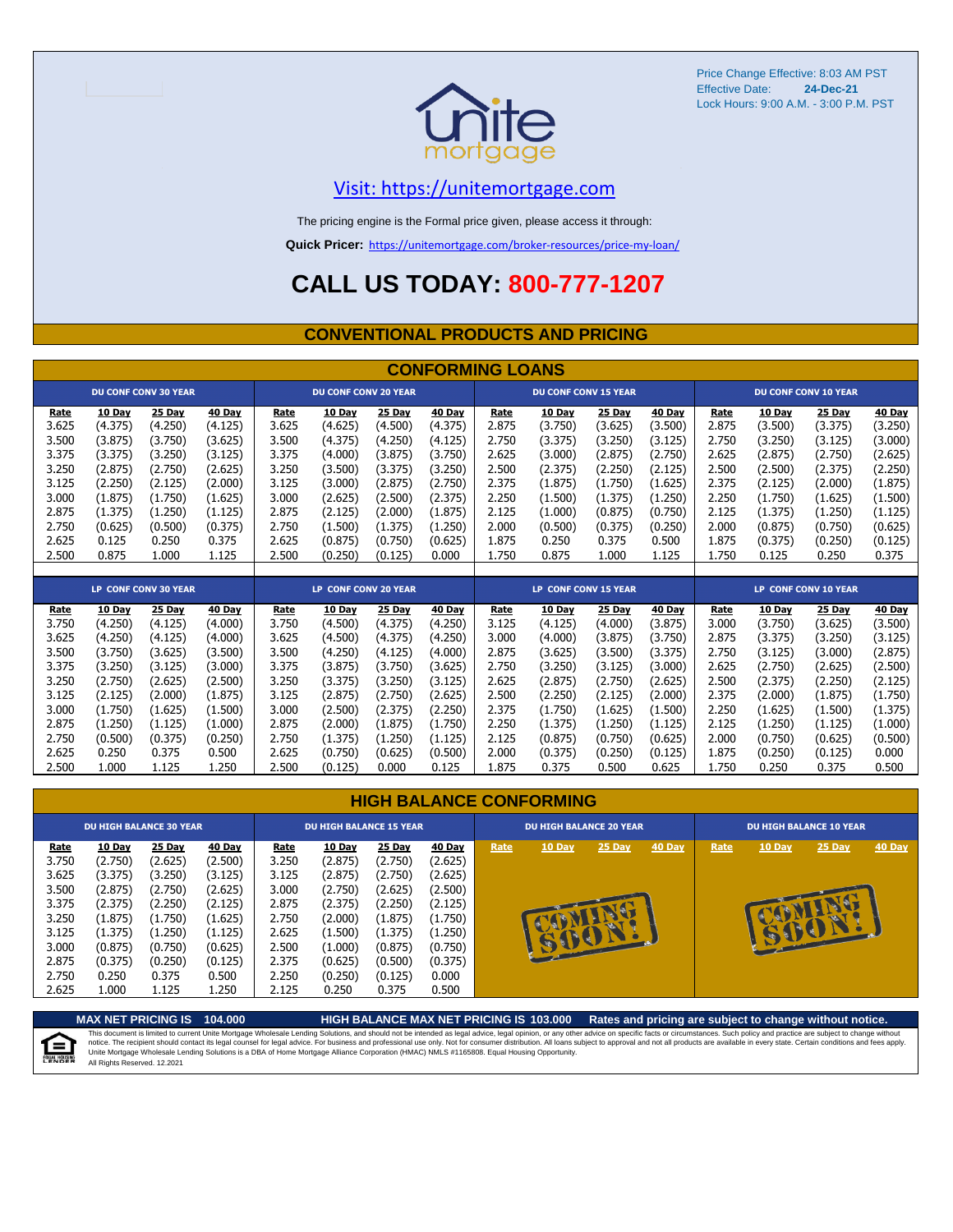

Price Change Effective: 8:03 AM PST Effective Date: **24-Dec-21** Lock Hours: 9:00 A.M. - 3:00 P.M. PST

#### [V](https://unitemortgage.com/)isit: https://unitemortgage.com

The pricing engine is the Formal price given, please access it through:

**Quick Pricer:** [https://un](https://unitemortgage.com/broker-resources/price-my-loan/)itemortgage.com/broker-resources/price-my-loan/

### **CALL US TODAY: 800-777-1207**

|             | <b>HOME AFFORDABLE PRODUCTS</b> |         |         |             |                                          |         |         |             |                                 |         |         |      |                                       |        |        |  |
|-------------|---------------------------------|---------|---------|-------------|------------------------------------------|---------|---------|-------------|---------------------------------|---------|---------|------|---------------------------------------|--------|--------|--|
|             | <b>DU HOMEREADY 30 YEAR</b>     |         |         |             | <b>DU HOMEREADY HIGH BALANCE 30 YEAR</b> |         |         |             | <b>LP HOME POSSIBLE 30 YEAR</b> |         |         |      | LP HOME POSSIBLE HIGH BALANCE 30 YEAR |        |        |  |
| <u>Rate</u> | 10 Day                          | 25 Day  | 40 Day  | <u>Rate</u> | <b>10 Day</b>                            | 25 Day  | 40 Day  | <u>Rate</u> | <b>10 Day</b>                   | 25 Day  | 40 Day  | Rate | 10 Day                                | 25 Day | 40 Day |  |
| 3.625       | (4.250)                         | (4.125) | (4.000) | 3.750       | (3.125)                                  | (3.000) | (2.875) | 3.625       | (4.250)                         | (4.125) | (4.000) |      |                                       |        |        |  |
| 3.500       | (3.875)                         | (3.750) | (3.625) | 3.625       | (4.000)                                  | (3.875) | (3.750) | 3.500       | (3.875)                         | (3.750) | (3.625) |      |                                       |        |        |  |
| 3.375       | (3.375)                         | (3.250) | (3.125) | 3.500       | (3.500)                                  | (3.375) | (3.250) | 3.375       | (3.375)                         | (3.250) | (3.125) |      |                                       |        |        |  |
| 3.250       | (2.875)                         | (2.750) | (2.625) | 3.375       | (3.000)                                  | (2.875) | (2.750) | 3.250       | (2.875)                         | (2.750) | (2.625) |      |                                       |        |        |  |
| 3.125       | (2.250)                         | (2.125) | (2.000) | 3.250       | (2.500)                                  | (2.375) | (2.250) | 3.125       | (2.250)                         | (2.125) | (2.000) |      |                                       |        |        |  |
| 3.000       | (1.875)                         | (1.750) | (1.625) | 3.125       | (1.875)                                  | (1.750) | (1.625) | 3.000       | (1.875)                         | (1.750) | (1.625) |      | $\mathbf{F}$                          | SSSST  |        |  |
| 2.875       | (1.250)                         | (1.125) | (1.000) | 3.000       | (1.375)                                  | (1.250) | (1.125) | 2.875       | (1.375)                         | (1.250) | (1.125) |      |                                       |        |        |  |
| 2.750       | (0.625)                         | (0.500) | (0.375) | 2.875       | (0.875)                                  | (0.750) | (0.625) | 2.750       | (0.625)                         | (0.500) | (0.375) |      |                                       |        |        |  |
| 2.625       | 0.125                           | 0.250   | 0.375   | 2.750       | (0.125)                                  | 0.000   | 0.125   | 2.625       | 0.125                           | 0.250   | 0.375   |      |                                       |        |        |  |
| 2.500       | 1.000                           | 1.125   | 1.250   | 2.625       | 0.625                                    | 0.750   | 0.875   | 2.500       | 1.125                           | 1.250   | 1.375   |      |                                       |        |        |  |

| <b>HOME READY AND HOMEPOSSIBLE CAP LIMITS</b>                                                                     |      |      |      |      |      |       |       |       |       |  |  |  |
|-------------------------------------------------------------------------------------------------------------------|------|------|------|------|------|-------|-------|-------|-------|--|--|--|
| LTV <=60 60.01 - 65 65.01 - 70 70.01 - 75 75.01 - 80 80.01 - 85 85.01 - 90 90.01 - 95 95.01 - 97                  |      |      |      |      |      |       |       |       |       |  |  |  |
| HomeReady/Home Possible FICO >=680 Adjustment Caps                                                                | .500 | .500 | .500 | .500 | .500 | 0.000 | 0.000 | 0.000 | 0.000 |  |  |  |
| HomeReady/Home Possible FICO <680 Adjustment Caps<br>.500<br>.500<br>.500<br>.500<br>.500<br>.500<br>.500<br>.500 |      |      |      |      |      |       |       |       |       |  |  |  |

MAX NET PRICING IS 103.000 Rates and pricing are subject to change without notice.<br>This document is limited to current Unite Mortgage Wholesale Lending Solutions, and should not be intended as legal advice, legal opinion, All Rights Reserved. 12.2021

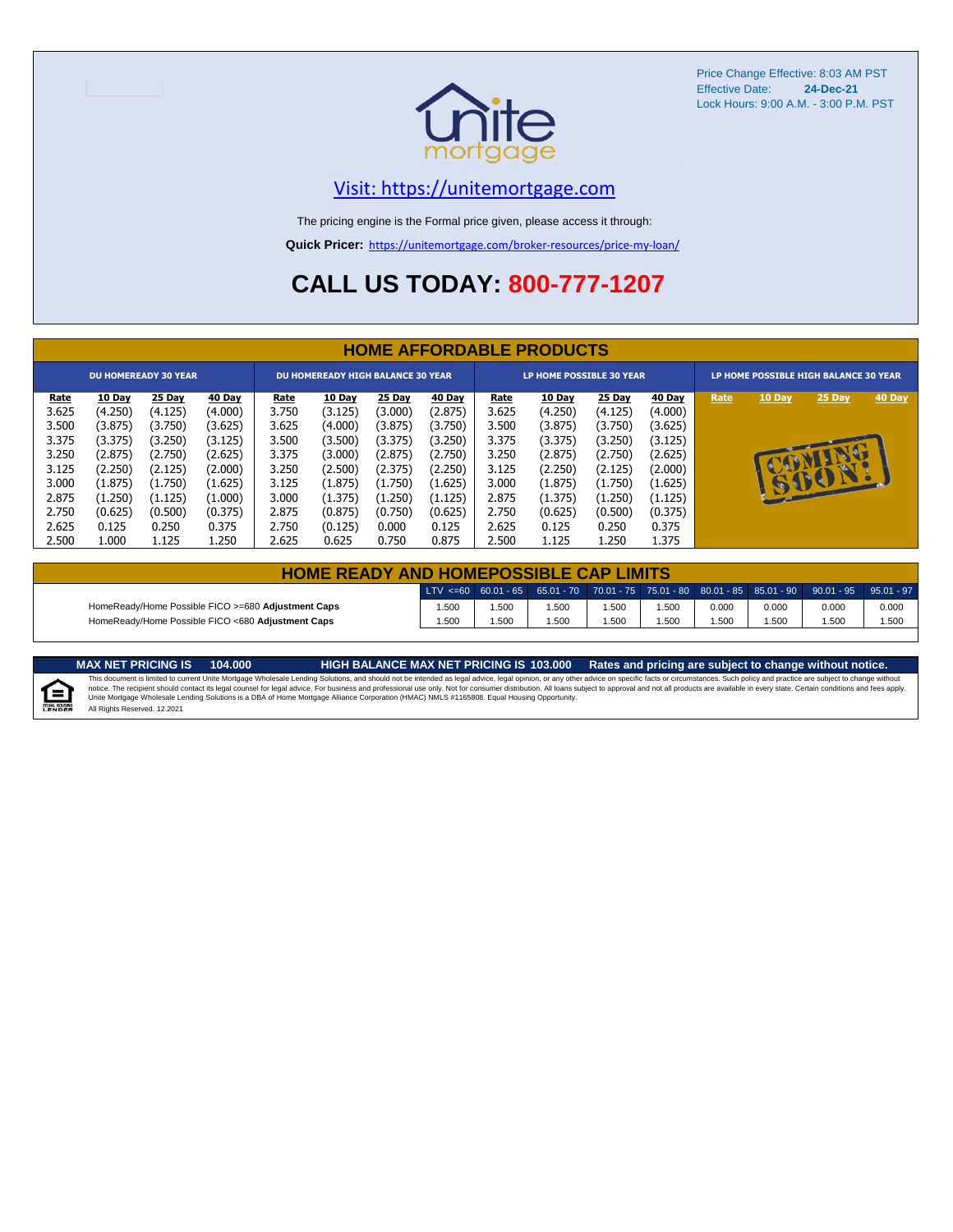

Price Change Effective: 8:03 AM PST Effective Date: **24-Dec-21** Lock Hours: 9:00 A.M. - 3:00 P.M. PST

#### [V](https://unitemortgage.com/)isit: https://unitemortgage.com

The pricing engine is the Formal price given, please access it through:

**Quick Pricer:** [https://un](https://unitemortgage.com/broker-resources/price-my-loan/)itemortgage.com/broker-resources/price-my-loan/

## **CALL US TODAY: 800-777-1207**

|                                                                       | <b>CONVENTIONAL PRICING ADJUSTMENTS</b>                                                                                                                                                       |              |                         |              |              |              |                    |              |                      |              |  |
|-----------------------------------------------------------------------|-----------------------------------------------------------------------------------------------------------------------------------------------------------------------------------------------|--------------|-------------------------|--------------|--------------|--------------|--------------------|--------------|----------------------|--------------|--|
| Credit Score / LTV                                                    | Loan Terms > 15 years                                                                                                                                                                         | $LTV \le 60$ | $60.01 - 70$            | $70.01 - 75$ | $75.01 - 80$ | $80.01 - 85$ | $85.01 - 90$       | $90.01 - 95$ | $95.01 - 97$         | >97.00%      |  |
| $740+$                                                                |                                                                                                                                                                                               | 0.000        | 0.250                   | 0.250        | 0.500        | 0.250        | 0.250              | 0.250        | 0.750                | 0.750        |  |
| 720 - 739                                                             |                                                                                                                                                                                               | 0.000        | 0.250                   | 0.500        | 0.750        | 0.500        | 0.500              | 0.500        | 1.000                | 1.000        |  |
| 700 - 719                                                             |                                                                                                                                                                                               | 0.000        | 0.500                   | 1.000        | 1.250        | 1.000        | 1.000              | 1.000        | 1.500                | 1.500        |  |
| 680 - 699                                                             |                                                                                                                                                                                               | 0.000        | 0.500                   | 1.250        | 1.750        | 1.500        | 1.250              | 1.250        | 1.500                | 1.500        |  |
| 660 - 679                                                             |                                                                                                                                                                                               | 0.000        | 1.000                   | 2.250        | 2.750        | 2.750        | 2.250              | 2.250        | 2.250                | 2.250        |  |
| 640 - 659                                                             |                                                                                                                                                                                               | 0.500        | 1.250                   | 2.750        | 3.000        | 3.250        | 2.750              | 2.750        | 2.750                | 2.750        |  |
| 620-639                                                               |                                                                                                                                                                                               | 0.500        | 1.500                   | 3.000        | 3.000        | 3.250        | 3.250              | 3.250        | 3.500                | 3.500        |  |
|                                                                       | Cash Out (Ex. Student Loan Only) All Loan Terms. Cumulative with above adjust.                                                                                                                | $LTV \le 60$ | $60.01 - 70$            | $70.01 - 75$ | $75.01 - 80$ |              |                    |              |                      |              |  |
| $740+$                                                                |                                                                                                                                                                                               | 0.375        | 0.625                   | 0.625        | 0.875        |              |                    |              |                      |              |  |
| 720 - 739                                                             |                                                                                                                                                                                               | 0.375        | 1.000                   | 1.000        | 1.125        |              |                    |              |                      |              |  |
| 700 - 719                                                             |                                                                                                                                                                                               | 0.375        | 1.000                   | 1.000        | 1.125        |              |                    |              |                      |              |  |
| 680 - 699                                                             |                                                                                                                                                                                               | 0.375        | 1.125                   | 1.125        | 1.750        |              |                    |              |                      |              |  |
| 660 - 679                                                             |                                                                                                                                                                                               | 0.625        | 1.125                   | 1.125        | 1.875        |              |                    |              |                      |              |  |
| 640 - 659                                                             |                                                                                                                                                                                               | 0.625        | 1.625                   | 1.625        | 2.625        |              |                    |              |                      |              |  |
| 620 - 639                                                             |                                                                                                                                                                                               | 0.625        | 1.625                   | 1.625        | 3.125        |              |                    |              |                      |              |  |
| <b>Other Price Adjustments</b><br>All Loan Terms                      | Cumulative with above adjustments                                                                                                                                                             | $LTV \le 60$ | $60.01 - 65$            | $65.01 - 70$ | $70.01 - 75$ | $75.01 - 80$ | $80.01 - 85$       | $85.01 - 90$ | $90.01 - 95$         | $95.01 - 97$ |  |
| High Balance Purchase and R/T Refinance                               |                                                                                                                                                                                               | 0.250        | 0.250                   | 0.250        | 0.250        | 0.250        | 0.250              | 0.250        | 0.250                | <b>NA</b>    |  |
| High Balance Cash-Out Refinance                                       |                                                                                                                                                                                               | 1.000        | 1.000                   | 1.000        | 1.000        | 1.000        | <b>NA</b>          | <b>NA</b>    | <b>NA</b>            | <b>NA</b>    |  |
| High Balance ARMs (Adjustment Based on CLTV)                          |                                                                                                                                                                                               | 0.750        | 0.750                   | 0.750        | 0.750        | 1.500        | 1.500              | 1.500        | 1.500                | <b>NA</b>    |  |
| <b>ARMs</b>                                                           |                                                                                                                                                                                               | 0.000        | 0.000                   | 0.000        | 0.000        | 0.000        | 0.000              | 0.000        | 0.250                | <b>NA</b>    |  |
| HomeReady/Home Possible FICO >=680 Adjustment Caps                    |                                                                                                                                                                                               | 1.500        | 1.500                   | 1.500        | 1.500        | 1.500        | 0.000              | 0.000        | 0.000                | 0.000        |  |
| HomeReady/Home Possible FICO <680 Adjustment Caps                     |                                                                                                                                                                                               | 1.500        | 1.500                   | 1.500        | 1.500        | 1.500        | 1.500              | 1.500        | 1.500                | 1.500        |  |
| <b>Investment Properties</b>                                          |                                                                                                                                                                                               | 2.125        | 2.125                   | 2.125        | 2.125        | 3.375        | 4.125              | <b>NA</b>    | <b>NA</b>            | NA.          |  |
| Second Home                                                           |                                                                                                                                                                                               | 0.000        | 0.000                   | 0.000        | 0.000        | 0.000        | 0.000              | 0.250        | 5.000                | 5.000        |  |
| Manufactured home                                                     |                                                                                                                                                                                               | 0.500        | 0.500                   | 0.500        | 0.500        | 0.500        | 0.500              | 0.500        | 0.500                | 0.500        |  |
| 2-4 Unit Properties (3-4 unit max LTV is 75% (DU) and 80% (LP))       |                                                                                                                                                                                               | 1.000        | 1.000                   | 1.000        | 1.000        | 1.000        | 1.000              | <b>NA</b>    | <b>NA</b>            | NA.          |  |
| Condos - Loan Terms > 15Y (does not apply to Detached building types) |                                                                                                                                                                                               | 0.000        | 0.000                   | 0.000        | 0.000        | 0.750        | 0.750              | 0.750        | 0.750                | 0.750        |  |
|                                                                       | Escrow Waiver (LTV >80% not available in NM, LTV >90% does not apply to HB Nationwide)                                                                                                        | 0.000        | 0.000                   | 0.000        | 0.000        | 0.000        | 0.000              | 0.000        | 0.000                | <b>NA</b>    |  |
| UW Waiver Fee (ALL LTV) - based on loan size                          |                                                                                                                                                                                               |              |                         |              |              |              |                    |              |                      |              |  |
|                                                                       |                                                                                                                                                                                               |              |                         |              |              |              |                    |              |                      |              |  |
|                                                                       | <b>ALL SUBORDINATE FINANCING</b>                                                                                                                                                              |              |                         |              | $.375\%$     |              |                    |              |                      |              |  |
| <b>LTV Range</b>                                                      | <b>CLTV Range</b>                                                                                                                                                                             |              | Credit Score < 720      |              |              |              | Credit Score > 720 |              |                      |              |  |
| ≤ 65.00%                                                              | $80.01\% - 95.00\%$                                                                                                                                                                           |              | 0.500                   |              |              |              | 0.250              |              |                      |              |  |
| 65.01% - 75.00%                                                       | $80.01\% - 95.00\%$                                                                                                                                                                           |              | 0.750                   |              |              |              | 0.500              |              |                      |              |  |
| 75.01% - 95.00%                                                       | $90.01\% - 95.00\%$                                                                                                                                                                           |              | 1.000                   |              |              |              | 0.750              |              |                      |              |  |
| 75.01% - 90.00%                                                       | 76.01% - 90.00%                                                                                                                                                                               |              | 1.000                   |              |              |              | 0.750              |              |                      |              |  |
| $$95.00\%$                                                            | 95.01% - 97.00%                                                                                                                                                                               |              | 1.500                   |              |              |              | 1.500              |              |                      |              |  |
|                                                                       |                                                                                                                                                                                               |              |                         |              |              |              |                    |              |                      |              |  |
|                                                                       | <b>LOCK EXTENSIONS - RELOCKS - OTHER CHANGES</b>                                                                                                                                              |              |                         |              |              |              |                    |              |                      |              |  |
|                                                                       |                                                                                                                                                                                               |              | <b>Lock Extensions:</b> |              |              |              |                    |              |                      |              |  |
| 1-4 days                                                              | .03/day                                                                                                                                                                                       |              |                         |              |              |              |                    |              |                      |              |  |
| 5 days                                                                | 0.125                                                                                                                                                                                         |              |                         |              |              |              |                    |              | 10 Day Lock Expires: | 01/03/22     |  |
| 7 days                                                                | 0.187                                                                                                                                                                                         |              |                         |              |              |              |                    |              | 25 Day Lock Expires: | 01/18/22     |  |
| 10 days                                                               | 0.250                                                                                                                                                                                         |              |                         |              |              |              |                    |              | 40 Day Lock Expires: | 02/02/22     |  |
| 15 days                                                               | 0.375                                                                                                                                                                                         |              |                         |              |              |              |                    |              |                      |              |  |
| <b>Relocks:</b>                                                       | <b>Other Changes:</b>                                                                                                                                                                         |              |                         |              |              |              |                    |              |                      |              |  |
| Worse Case pricing plus additional .250 hit                           | Loan Program                                                                                                                                                                                  |              |                         |              |              |              |                    |              |                      |              |  |
|                                                                       | Worse Case if moving into different delivery type<br>Rate Change<br>Not subject to worse case pricing<br>Locks expiring on a non business day are<br>good through the following business day. |              |                         |              |              |              |                    |              |                      |              |  |

|                            |                              |         |                                                                                                                                                                                                                                                                                                                                                                                                                                                                                                                                                                                                                | APOR: | $15/20$ YR.: | $2.500\%$ 1 YR CMT: | 0.120% |
|----------------------------|------------------------------|---------|----------------------------------------------------------------------------------------------------------------------------------------------------------------------------------------------------------------------------------------------------------------------------------------------------------------------------------------------------------------------------------------------------------------------------------------------------------------------------------------------------------------------------------------------------------------------------------------------------------------|-------|--------------|---------------------|--------|
|                            | <b>MAX NET PRICING IS</b>    | 104.000 | Rates and prices are subject to change without notice.                                                                                                                                                                                                                                                                                                                                                                                                                                                                                                                                                         |       | $25/30$ YR.: | 2.960% 1 YR Libor:  | 0.360% |
| ſ≘<br><b>EQUAL HOUSING</b> | All Rights Reserved, 12,2021 |         | This document is limited to current Unite Mortgage Wholesale Lending Solutions, and should not be intended as legal advice, legal opinion, or any other advice on specific facts or circumstances. Such policy and practice ar<br>notice. The recipient should contact its legal counsel for legal advice. For business and professional use only. Not for consumer distribution. All loans subject to approval and not all products are available in every stat<br>Unite Mortgage Wholesale Lending Solutions is a DBA of Home Mortgage Alliance Corporation (HMAC) NMLS #1165808. Equal Housing Opportunity. |       |              |                     |        |